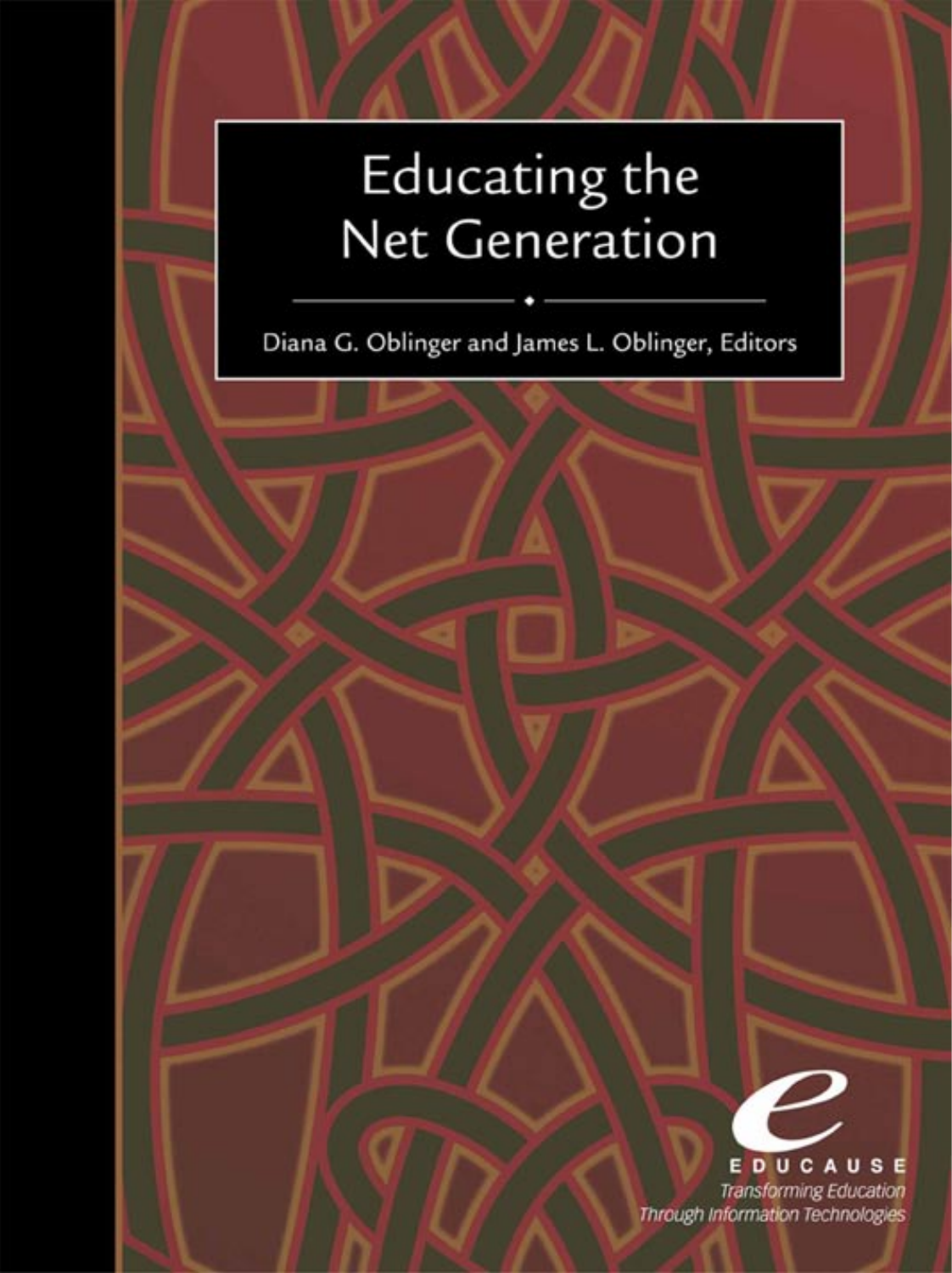# **Educating the Net Generation**

Diana G. Oblinger and James L. Oblinger, Editors

Chapter 1: Introduction

by Diana Oblinger, EDUCAUSE, and James Oblinger, North Carolina State University

Chapter 2: Is It Age or IT: First Steps Toward Understanding the Net Generation

by Diana Oblinger, EDUCAUSE, and James Oblinger, North Carolina State University

Chapter 3: Technology and Learning Expectations of the Net Generation by Greg Roberts, University of Pittsburgh–Johnstown

Chapter 4: Using Technology as a Learning Tool, Not Just the Cool New Thing by Ben McNeely, North Carolina State University

Chapter 5: The Student's Perspective by Carie Windham, North Carolina State University

Chapter 6: Preparing the Academy of Today for the Learner of Tomorrow by Joel Hartman, Patsy Moskal, and Chuck Dziuban, University of Central Florida

Chapter 7: Convenience, Communications, and Control: How Students Use Technology by Robert Kvavik, ECAR and University of Minnesota

ISBN 0-9672853-2-1

© 2005 EDUCAUSE. Available electronically at <www.educause.edu/educatingthenetgen/>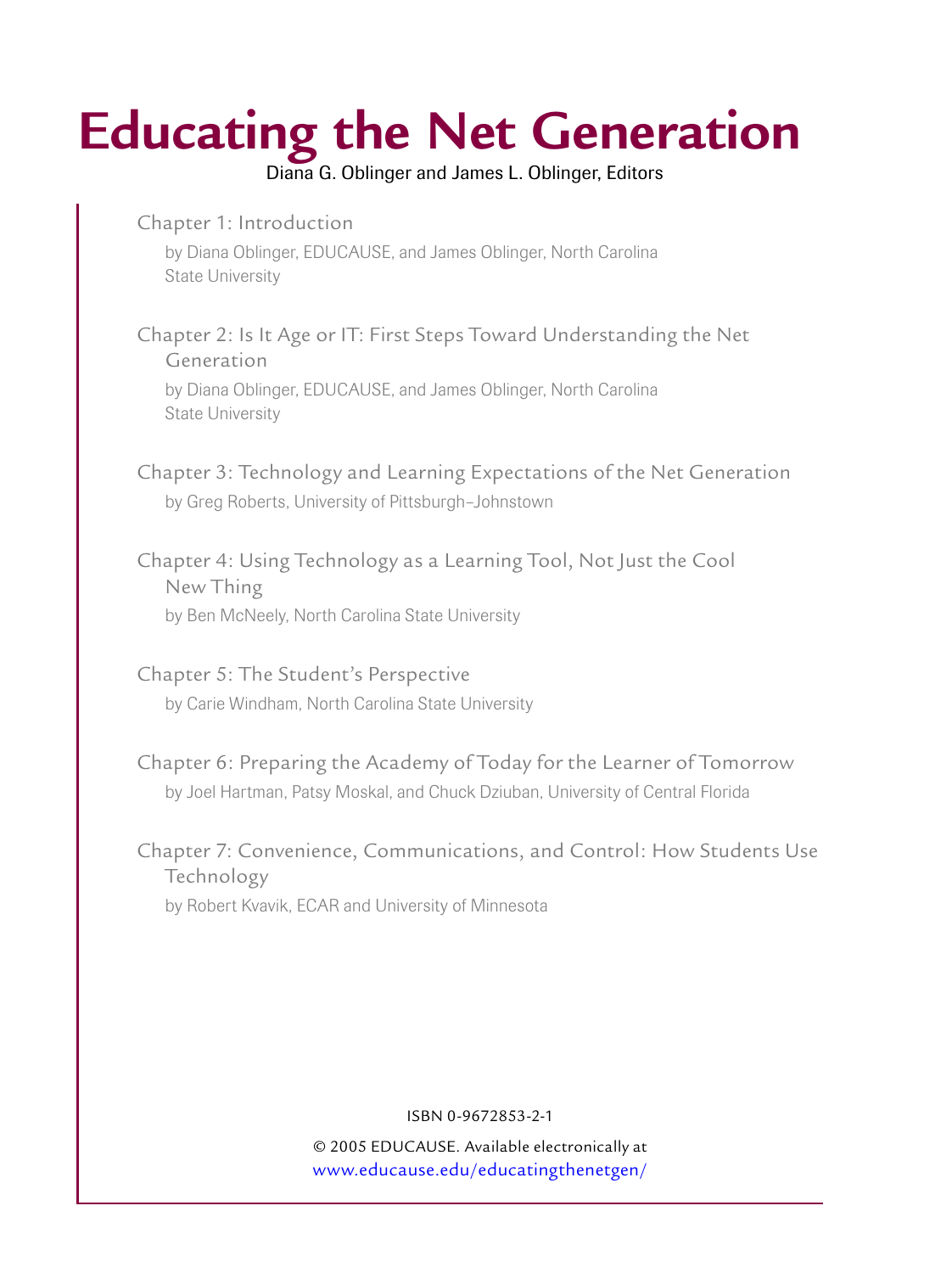Chapter 8: The Real Versus the Possible: Closing the Gaps in Engagement and Learning by Judith Ramaley, University of Maine, and Lee Zia, National Science Foundation

Chapter 9: Curricula Designed to Meet 21st-Century Expectations

by Alma Clayton-Pedersen and Nancy O'Neill, Association of American Colleges and Universities

Chapter 10: Support Services for the Net Generation by James Wager, The Pennsylvania State University

Chapter 11: Faculty Development for the Net Generation by Anne Moore, John Moore, and Shelli Fowler, Virginia Tech

Chapter 12: Learning Spaces by Malcolm Brown, Dartmouth College

Chapter 13: Net Generation Students and Libraries by Joan Lippincott, Coalition of Networked Information

Chapter 14: The New Academy by Carole Barone, EDUCAUSE

### *Chapter 15:* **Planning for Neomillennial Learning Styles: Implications for Investments in Technology and Faculty**

#### by Chris Dede, Harvard University

• [How Emerging Media Foster Neomillennial Learning Styles](#page-3-0) • [Conclusion](#page-21-0) • [Endnotes](#page-21-0) • [About the Author](#page-23-0) • [Further Reading](#page-24-0)



An EDUCAUSE **C-Book**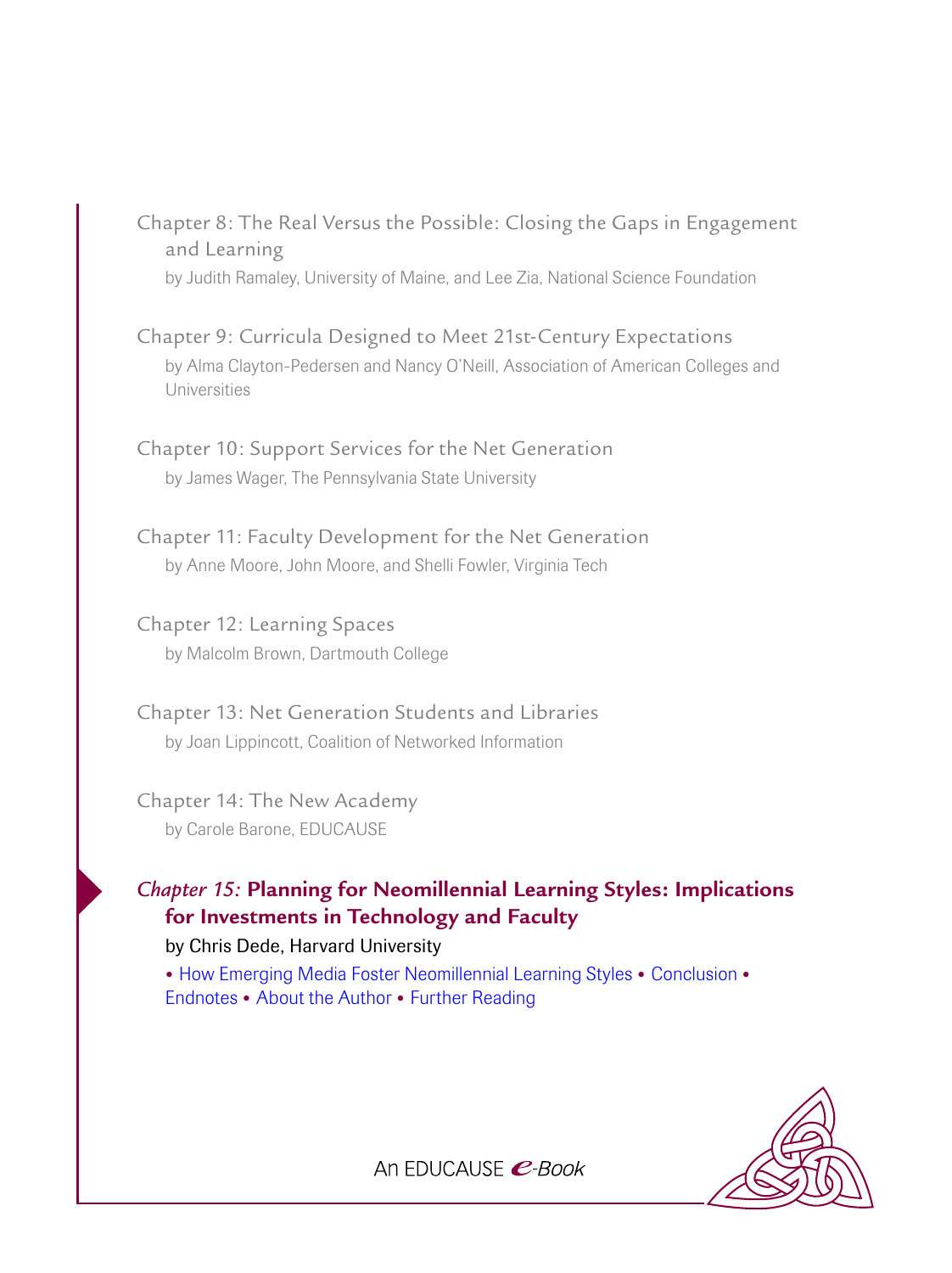<span id="page-3-0"></span>

CHAPTER 15

# **Planning for Neomillennial Learning Styles: Implications for Investments in Technology and Faculty**

#### Chris Dede

*Harvard University*

Today's students have been described as having an information age mindset, being Millennials or members of the Net Generation. While this portrayal of generational learning styles can be oversimplified, the technology and media used by children during their formative years do have an influence on how they learn, as do the media used by adults. However, technology is no more static than people. The Internet is a constantly evolving infrastructure that now supports many media, including such disparate applications as "groupware" for virtual collaboration, asynchronous threaded discussions, multi-user virtual environments, videoconferencing, and mobile, location-aware wireless devices such as personal digital assistants (PDAs) with embedded global positioning system (GPS) capabilities.<sup>[1](#page-21-1)</sup> Research indicates that each of these media, when designed for education, fosters particular types of interactions that enable—and undercut—various learning styles. Rather than describe the present (or the past), this chapter looks at the continuing evolution of computers and telecommunications and speculates on new learning styles emerging media may enable, as well as how higher education can prepare for this shift.

## **How Emerging Media Foster Neomillennial Learning Styles**

Over the next decade, three complementary interfaces will shape how people learn:<sup>[2](http://www.technology.gov/reports/TechPolicy/2020Visions.pdf)</sup>

▶ The familiar "world to the desktop." Provides access to distant experts and archives and enables collaborations, mentoring relationships, and virtual

©2005 Chris Dede

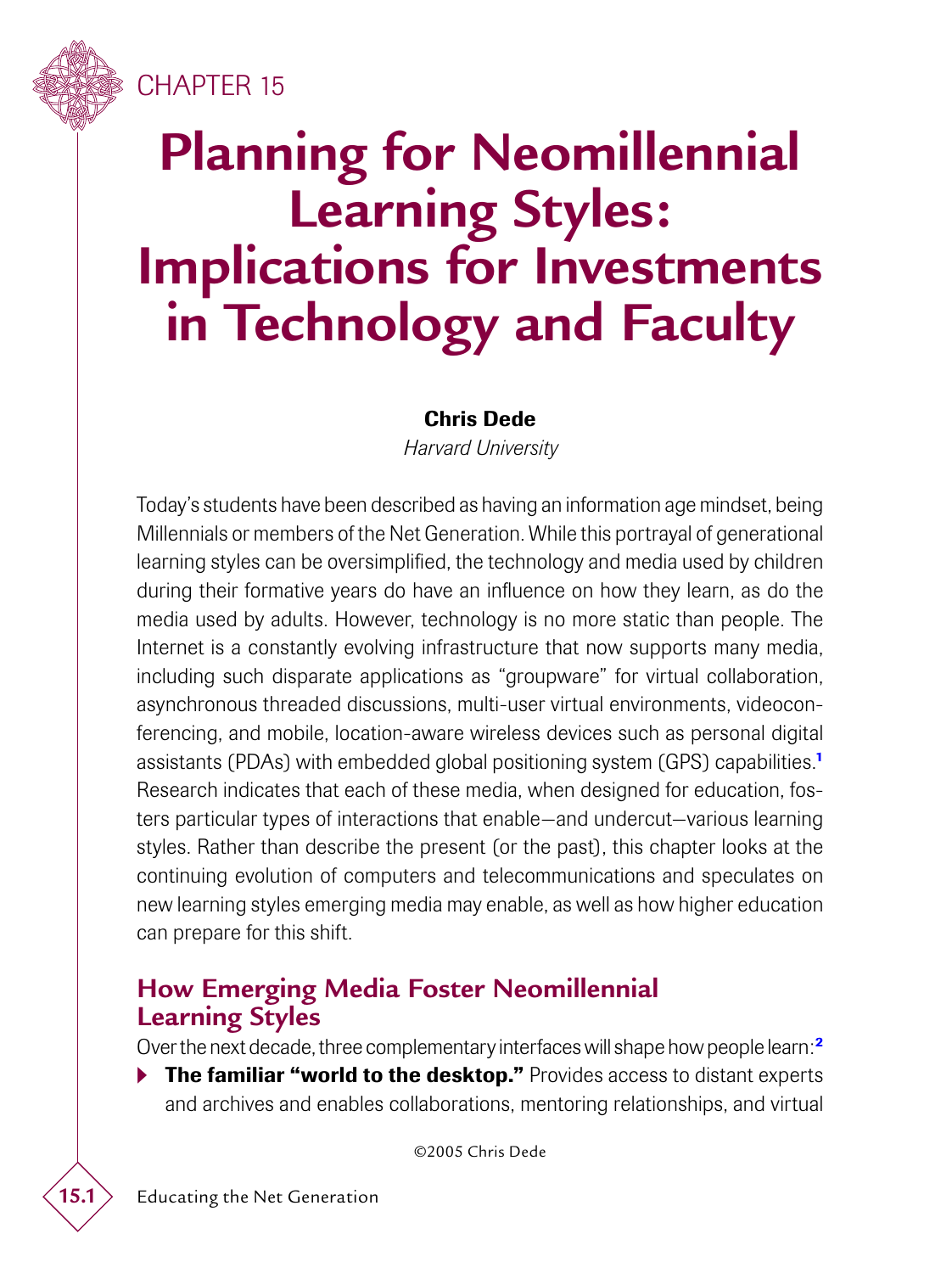<span id="page-4-0"></span>communities of practice. This interface is evolving through initiatives such as Internet2.

- "Alice in Wonderland" multiuser virtual environments (MUVEs). Participants' avatars (self-created digital characters) interact with computerbased agents and digital artifacts in virtual contexts. The initial stages of studies on shared virtual environments are characterized by advances in Internet games and work in virtual reality.
- ▶ Ubiquitous computing. Mobile wireless devices infuse virtual resources as we move through the real world. The early stages of "augmented reality" interfaces are characterized by research on the role of "smart objects" and "intelligent contexts" in learning and doing.

Net Generation learning styles stem primarily from the world-to-the-desktop interface; however, the growing prevalence of interfaces to virtual environments and augmented realities is beginning to foster so-called neomillennial learning styles in users of all ages. The crucial factor leading to the augmentation of millennial learning styles with neomillennial characteristics is that the world-to-the-desktop interface is not psychologically immersive, while in contrast virtual environments and augmented realities induce a strong sense of "presence." This immersion in virtual environments and augmented realities shapes participants' learning styles beyond what using sophisticated computers and telecommunications has fostered thus far, with multiple implications for higher education.

## How Immersive Presence Enhances Learning

*Immersion* is the subjective impression that one is participating in a comprehen-sive, realistic experience.<sup>[3](http://mitpress.mit.edu/journals/PRES/ps00734.pd)</sup> Immersion in a mediated, simulated experience (such as a virtual environment or an augmented reality) involves the willing suspension of disbelief. As an example, when watching a Harry Potter movie on an IMAX screen, the plot and characters coupled with visual and auditory input produce a sense of psychological immersion: the audience does not focus on the sensations of sitting in a theatre seat but instead on being present in a wizarding "world," observing a fascinating series of events. The example is weak, however, because the experience is passive, as opposed to the stronger immersion induced when participants shape an experience rather than just observe it.

The design of mediated-immersion simulated learning experiences depends on actional, symbolic, and sensory factors.[4](#page-21-2) Inducing actional immersion involves empowering the participant in an experience to initiate actions that have novel,

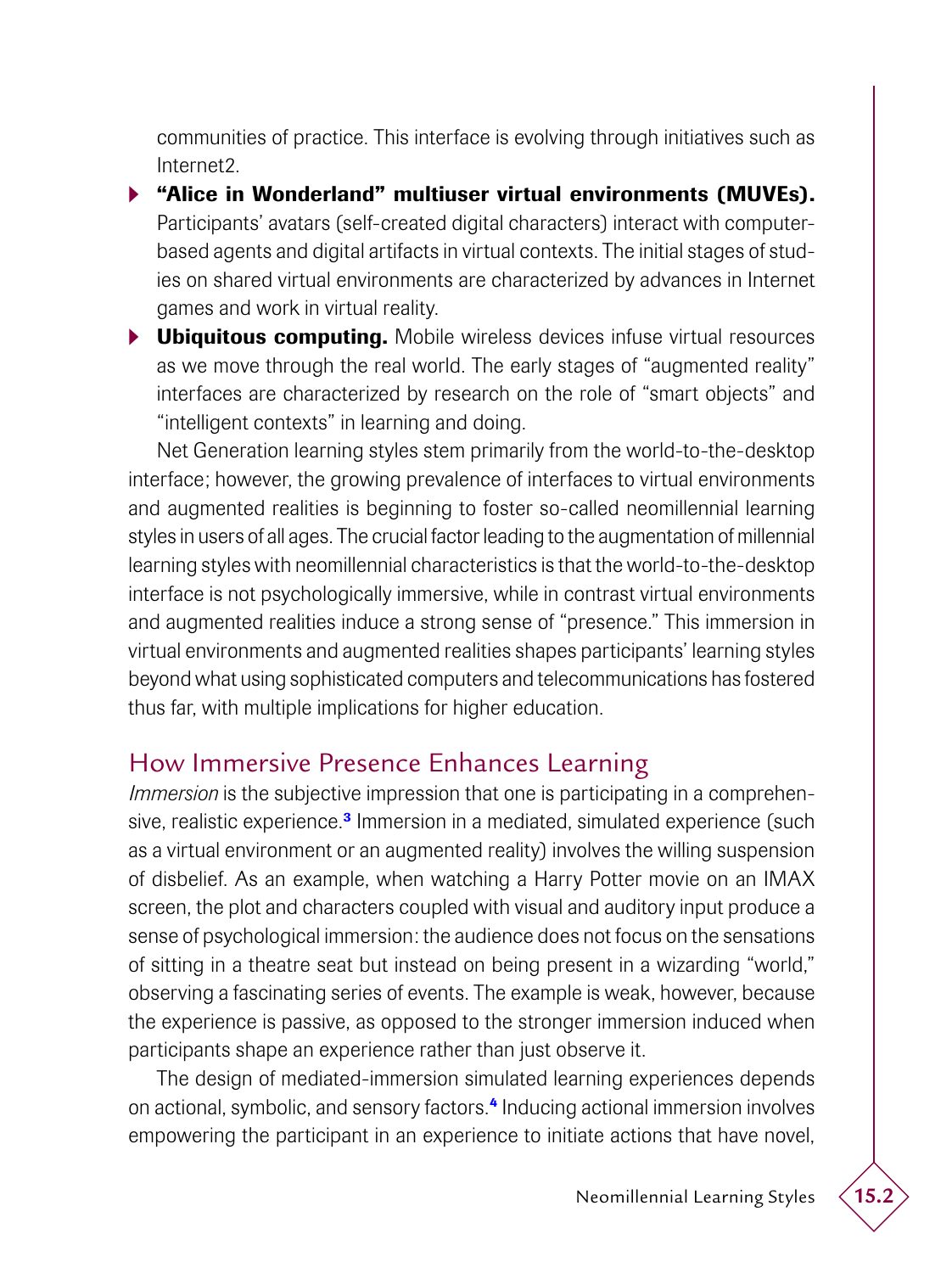intriguing consequences. For example, when a baby is learning to walk, the degree of concentration this activity creates in the child is extraordinary. Discovering new capabilities to shape one's environment is highly motivating and sharply focuses attention.

Inducing a participant's symbolic immersion involves triggering powerful semantic associations via the content of an experience. As an illustration, reading a horror novel at midnight in a strange house builds a mounting sense of terror, even though one's physical context is unchanging and rationally safe. Invoking intellectual, emotional, and normative archetypes deepens the experience by imposing a complex overlay of associative mental models.

Beyond actional and symbolic immersion, advances in interface technology are now creating virtual environments and augmented realities that induce a psychological sense of sensory and physical immersion. Sensory immersion is relatively easy to foster in augmented realities, which are set in physical environments. Psychological immersion is achievable in MUVEs by design strategies that combine actional, symbolic, and sensory factors in manipulating an avatar to further the suspension of disbelief that the participant represented by the avatar is "inside" a virtual environment: the equivalent of diving rather than riding in a glass-bottomed boat.

For example, one design strategy to induce psychological immersion in virtual environments is using egocentric rather than exocentric frames of reference. As Salzman described,

The exocentric frame of reference (FOR) provides a view of an object, space, or phenomena from the outside, while the egocentric FOR provides a view of the object, space, or phenomena from within. Imagine a dollhouse. As a human, you can peer at the house from a number of angles, you can reach into it to feel the rugs and furniture with your fingers, and you may even be able to stick your head inside; but you can only imagine what it would be like to be a doll living inside that house. You experience the dollhouse from the exocentric FOR. If you were the doll inside the house, you would experience the house and its furnishings from within—walking on the rugs, sitting in the chairs, and sleeping in the bed; but you would only be able to imagine what it would be like to be the human on the outside looking in. You would experience the dollhouse from the egocentric FOR. Each FOR would give you different kinds of

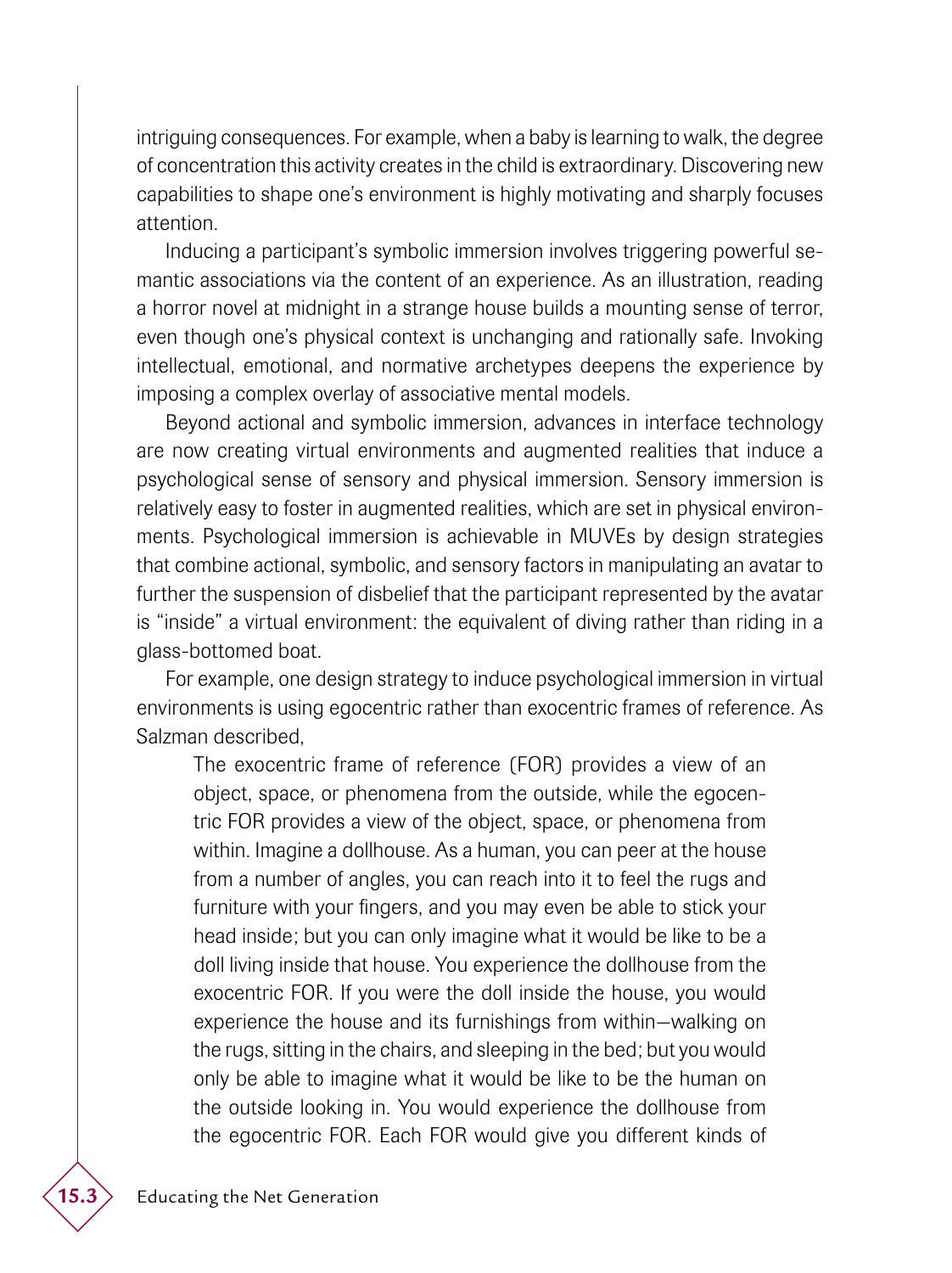information about the dollhouse and it might shape what you come to know about that house  $5$ 

<span id="page-6-0"></span>The research on virtual reality Salzman and I conducted on frames of reference found that the exocentric and the egocentric FORs have different strengths for learning. Our studies established that learning ideally involves a "bicentric" perspective alternating between egocentric and exocentric FORs.

We also researched how each of these three perspectives—the egocentric, the exocentric, and the bicentric—influenced participants' motivation and learn-ing styles.<sup>[6](http://portal.acm.org/toc.cfm?id=302979&type=proceeding)</sup> One major advantage of egocentric perspectives is that they enable participants' actional immersion and motivation more strongly than exocentric FORs, which are better suited for dispassionate observer roles. Another advantage of the egocentric FOR is that this perspective enables "situated" learning, while exocentric perspectives foster insights gained from distancing oneself from the context (seeing the forest rather than the trees). Bicentric FORs combine the strengths of each perspective.

## Situated Learning and Transfer via Psychological Immersion

The capability of computer interfaces to foster psychological immersion enables technology-intensive educational experiences that draw on a powerful pedagogy: situated learning. Reports such as the National Research Council's study<sup>[7](http://www.nap.edu/catalog/9853.html)</sup> delineate theoretical constructs for understanding teaching and learning. The major schools of thought cited are behaviorist theories of learning (presentational instruction), cognitivist theories of learning (tutoring and guided learning by doing), and situated theories of learning (mentoring and apprenticeships in communities of practice). Situated learning requires authentic contexts, activities, and assessment coupled with guidance from expert modeling, mentoring, and "legitimate peripheral participation."[8](http://www.gseis.ucla.edu/~icls/ICLSshortproceed.pdf) As an example of legitimate peripheral participation, graduate students work within the laboratories of expert researchers, who model the practice of scholarship. These students interact with experts in research as well as with other members of the research team who understand the complex processes of scholarship to varying degrees. While in these laboratories, students gradually move from novice researchers to more advanced roles, with the skills and expectations for them evolving.

Potentially quite powerful, situated learning is much less used for instruction than behaviorist or cognitivist approaches. This is largely because creating tacit,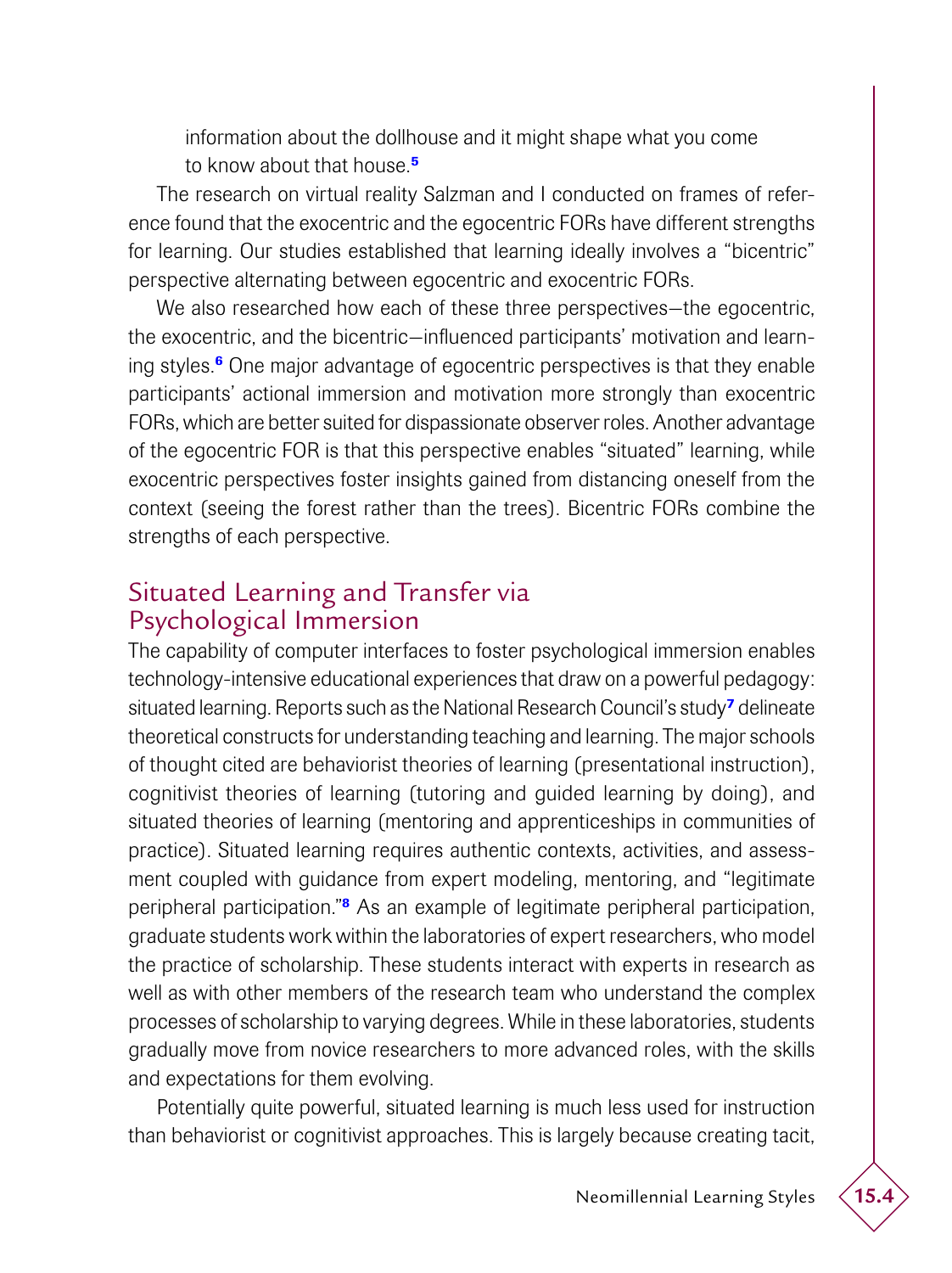<span id="page-7-0"></span>relatively unstructured learning in complex real-world settings is difficult. However, virtual environments and ubiquitous computing can draw on the power of situated learning by creating immersive, extended experiences with problems and contexts similar to the real world.<sup>[9](#page-22-1)</sup> In particular, MUVEs and real-world settings augmented with virtual information provide the capability to create problem-solving communities in which participants can gain knowledge and skills through interacting with other participants who have varied levels of skills, enabling legitimate peripheral participation driven by intrinsic sociocultural forces.

Situated learning is important in part because of the crucial issue of *transfer.*  Transfer is defined as the application of knowledge learned in one situation to another situation and is demonstrated if instruction on a learning task leads to improved performance on a transfer task, typically a skilled performance in a real-world setting.<sup>[10](ttp://www.nsf.gov/pubs/2003/nsf03212/start.htm)</sup> One of the major criticisms of instruction today is the low rate of transfer generated by conventional instruction. Even students who excel in schooling or training settings often are unable to apply what they have learned to similar real-world contexts. Situated learning addresses this challenge by making the setting in which learning takes place similar to the real-world context for performance in work or personal life.[11](#page-22-2) Learning in well-designed digital contexts can lead to the replication in the real world of behaviors successful in simulated environments<sup>[12](#page-22-3)</sup>

Moreover, the evolution of an individual's or group's identity is an important type of learning for which simulated experiences situated in virtual environments or augmented realities are well suited. Reflecting on and refining an individual identity is often a significant issue for higher education students of all ages, and learning to evolve group and organizational identity is a crucial skill in enabling innovation and in adapting to shifting contexts. The social sciences see both the self and the organization as often fragmented, with complementary parts, rather than centralized and unitary. Identity "play" through trying on various representations of the self and the group in virtual environments provides a means for different sides of a person or team to find common ground and the opportunity for synthesis and evolution.

Immersion is important in this process of identity exploration because virtual identity is unfettered by physical attributes such as gender, race, and disabilities. Virtual environments based on games such as EverQuest (<http://eqlive.station.sony.com/>) and simulations such as Whyville (<http://www.whyville.net/>) illustrate how participants take advantage of fluidity in the identities they present. Simulations in virtual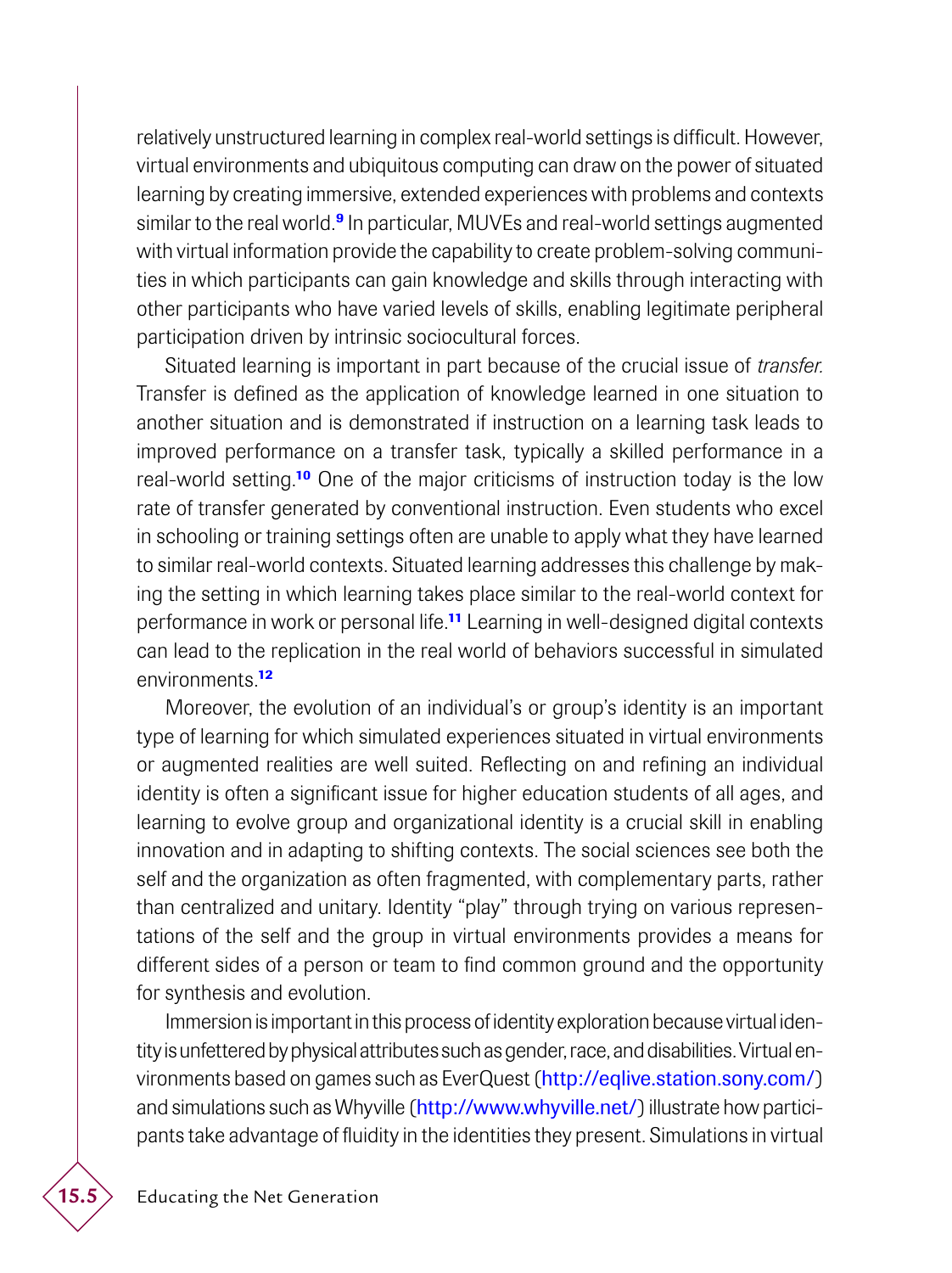<span id="page-8-0"></span>environments and augmented realities increase the value of these explorations by providing realistic feedback on how the real world responds to various patterns of individual and group behavior.<sup>[13](#page-22-4)</sup>

But what is so special about the egocentric perspectives and situated learning now enabled by emerging media? After all, each of us lives with an egocentric perspective in the real world and has many opportunities for situated learning without using technology. One attribute that makes mediated immersion different and powerful is the ability to access information resources and psychosocial community distributed across distance and time, broadening and deepening experience. A second important attribute is the ability to create interactions and activities in mediated experience not possible in the real world, such as teleporting within a virtual environment, enabling a distant person to see a real-time image of your local environment, or interacting with a (simulated) chemical spill in a busy public setting. Both of these attributes are actualized in the Alice-in-Wonderland interface.

### Immersion in Virtual Educational Environments

Most students now using MUVEs do so in the context of gaming. As Steinkuehler noted,

Massively multiplayer online games (MMOGs) are highly graphical 2- or 3-D videogames played online, allowing individuals, through their self-created digital characters, or "avatars," to interact not only with the gaming software (the designed environment of the game and the computer-controlled characters within it) but with other players' avatars as well. These virtual worlds are persistent social and material worlds, loosely structured by open-ended (fantasy) narratives, where players are largely free to do as they please—slay ogres, siege castles, barter goods in town, or shake the fruit out of trees…. Thanks to out-of-game trading of in-game items, Norrath, the virtual setting of the MMOG EverQuest, is the seventy-seventh largest economy in the real world, with a GNP per capita between that of Russia and Bulgaria. One platinum piece, the unit of currency in Norrath, trades on real world exchange markets higher than both the Yen and the Lira (Castronova, 2001).<sup>[14](http://www.gseis.ucla.edu/~icls/ICLSshortproceed.pdf)</sup>

Black noted that players of all ages are involved in many different MMOGs and in ancillary activities such as fanfiction Web sites, where people enamored with

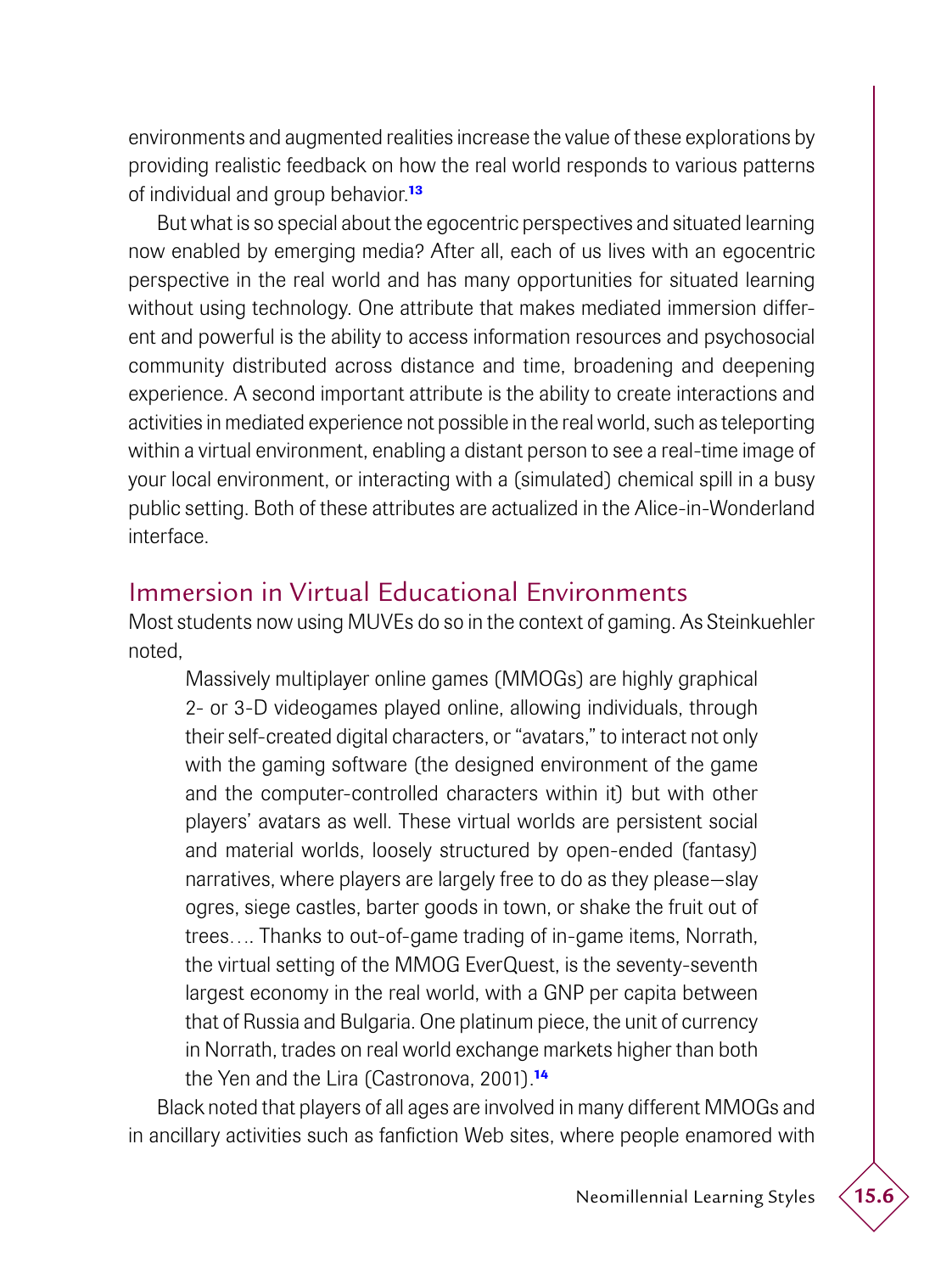<span id="page-9-0"></span>a particular game or book can add to its genre with their own writing.<sup>[15](http://labweb.education.wisc.edu/room130/PDFs/InRevision.pdf)</sup> (These fanfiction archives are substantial; Black documented a multifandom archive that contains hundreds of thousands works of original fanfiction, including over 20,000 Final Fantasy video game–related fictions and approximately 127,000 Harry Potter–based texts.) While the content of these games and activities often does not lead to knowledge useful in the real world, rich types of learning and identity formation do take place in these environments, fostering neomillennial learning styles based on characteristics of immersive mediated interaction. The research my colleagues and I are conducting on MUVEs for educating young people about higher order inquiry skills illustrates this.

The River City MUVE<sup>[16](http://muve.gse.harvard.edu/muvees2003/index.html)</sup> is centered on skills of hypothesis formation and experimental design, as well as on content related to national standards and assessments in biology and ecology. We are demonstrating how students can gain this knowledge through immersive simulations, interactive virtual museum exhibits, and "participatory" historical situations. Students learn to behave as scientists while they collaboratively identify problems through observation and inference, form and test hypotheses, and deduce evidence-based conclusions about underlying causes.

The River City virtual world consists of a city with a river running through it; different forms of terrain that influence water runoff; and various neighborhoods, industries, and institutions, such as a hospital and a university (<http://muve.gse.harvard.edu/muvees2003/>). Through egocentric perspectives, the learners themselves populate the city, along with computer-based agents, digital objects that can include audio or video clips, and the avatars of instructors (see Figure 1). River City is typical of the United States in the late 19th century; the right-hand window in Figure 1 depicts how we use museum artifacts to illustrate building exteriors and street scenes from that historical period. In addition, throughout the world students encounter residents of River City and "overhear" their conversations with one another. These computer-based "agents" disclose information and provide indirect clues about what is going on in River City.

Content in the right-hand interface window shifts based on what the participant encounters or activates in the virtual environment (see Figure 2). In this case, the right hand window presents water quality data from one of eleven water-sampling stations in River City. Through data gathering, students observe the patterns that emerge and wrestle with questions such as, why are many more poor people getting sick than rich people? Multiple causal factors are involved, including polluted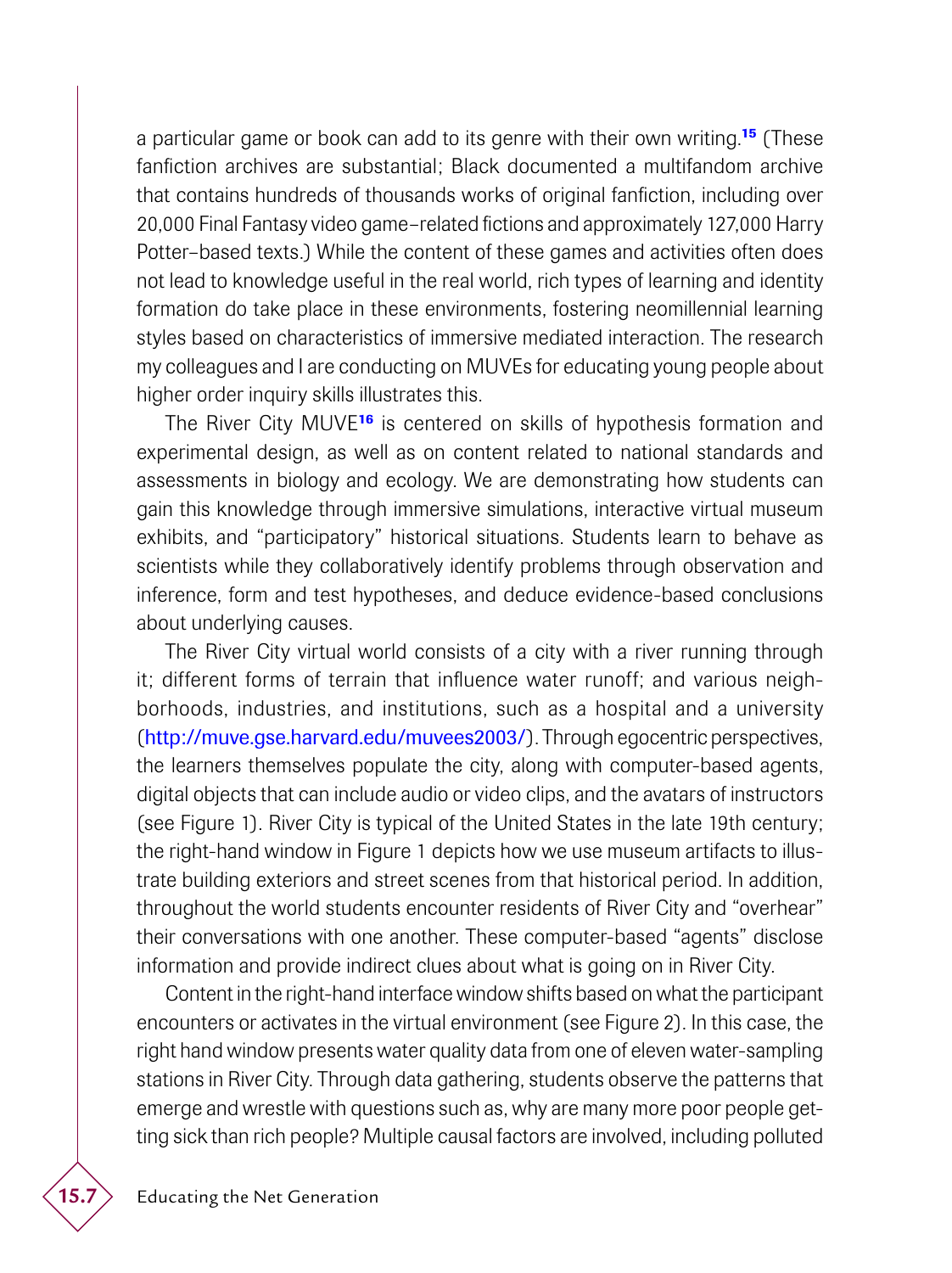#### **Figure 1.** Talking with an Agent



**Figure 2.** Collecting Water Quality Data



water runoff to low-lying areas, insect vectors in swampy areas, overcrowding, and the cost of access to medical care.

Dialogue is shown in the text box below these two windows. To aid their interactions, participants also have access to one-click interface features that enable the avatar to express (through stylized postures and gestures) emotions such as happiness, sadness, and anger. These interface features also allow looking upward or downward, as well as seeing the world from a first-person perspective or

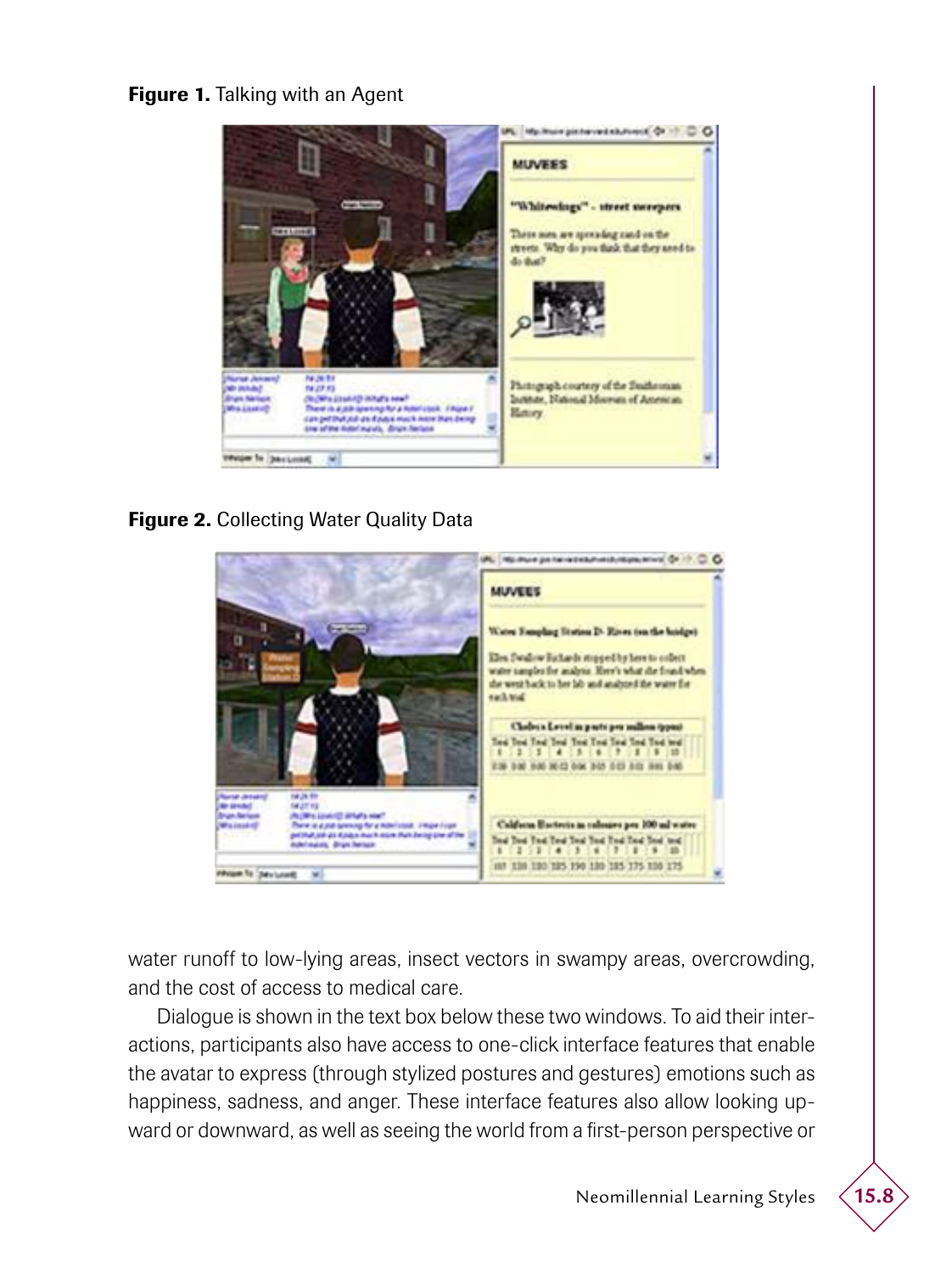<span id="page-11-0"></span>from behind one's own body in a third-person viewpoint. In addition, learners can interact with digital artifacts and tools, such as a virtual microscope in which the image from the microscope slide appears in the right-hand interface window.

Multiple teams of students can access the MUVE simultaneously, each individual manipulating an avatar which is "sent back in time" to this virtual environment. Students must collaborate to share the data each team collects. Beyond textual conversation, students can project to each other "snapshots" of their current individual point of view (when someone has discovered an item of general interest) and also can "teleport" to join anyone on their team for joint investigation. Each time a team reenters the world, several months of time have passed in River City, so learners can track the dynamic evolution of local problems.

Three strands of illness in River City (waterborne, airborne, and insectborne) are integrated with historical, social, and geographical content to allow students to experience the realities of disentangling multicausal problems embedded within a complex environment. In our research on this educational MUVE based on situated learning, we are studying usability, student motivation, student learning, and classroom implementation issues. The results thus far are promising:

- All learners are highly motivated, including students typically unengaged in classroom settings.
- All students build fluency in distributed modes of communication and expression and value using multiple media because each empowers different types of communication, activities, experiences, and expressions.
- Even typically low-performing students can master complex inquiry skills and sophisticated content.
- Shifts in the pedagogy within the MUVE alter the pattern of student performance.

We are now conducting large-scale studies to assess the strengths and limits of this educational approach, in particular how MUVEs shape students' learning styles.<sup>[17](http://www.gseis.ucla.edu/~icls/ICLSshortproceed.pdf)</sup> Other researchers who study educational MUVEs designed for young people, such as Quest Atlantis (<http://atlantis.crlt.indiana.edu/start/index.html>) and Whyville (<http://www.whyville.net>), also are assessing how immersive virtual environments influence their participants' learning styles.<sup>[18a,b](#page-23-1)</sup> These studies are documenting how storyline and players' progression through various levels of capability/power enhance motivation and integrate content and skills, as well as how identity play complements and extends learning. Research indicates that active learning based on experience (real and simulated) that includes frequent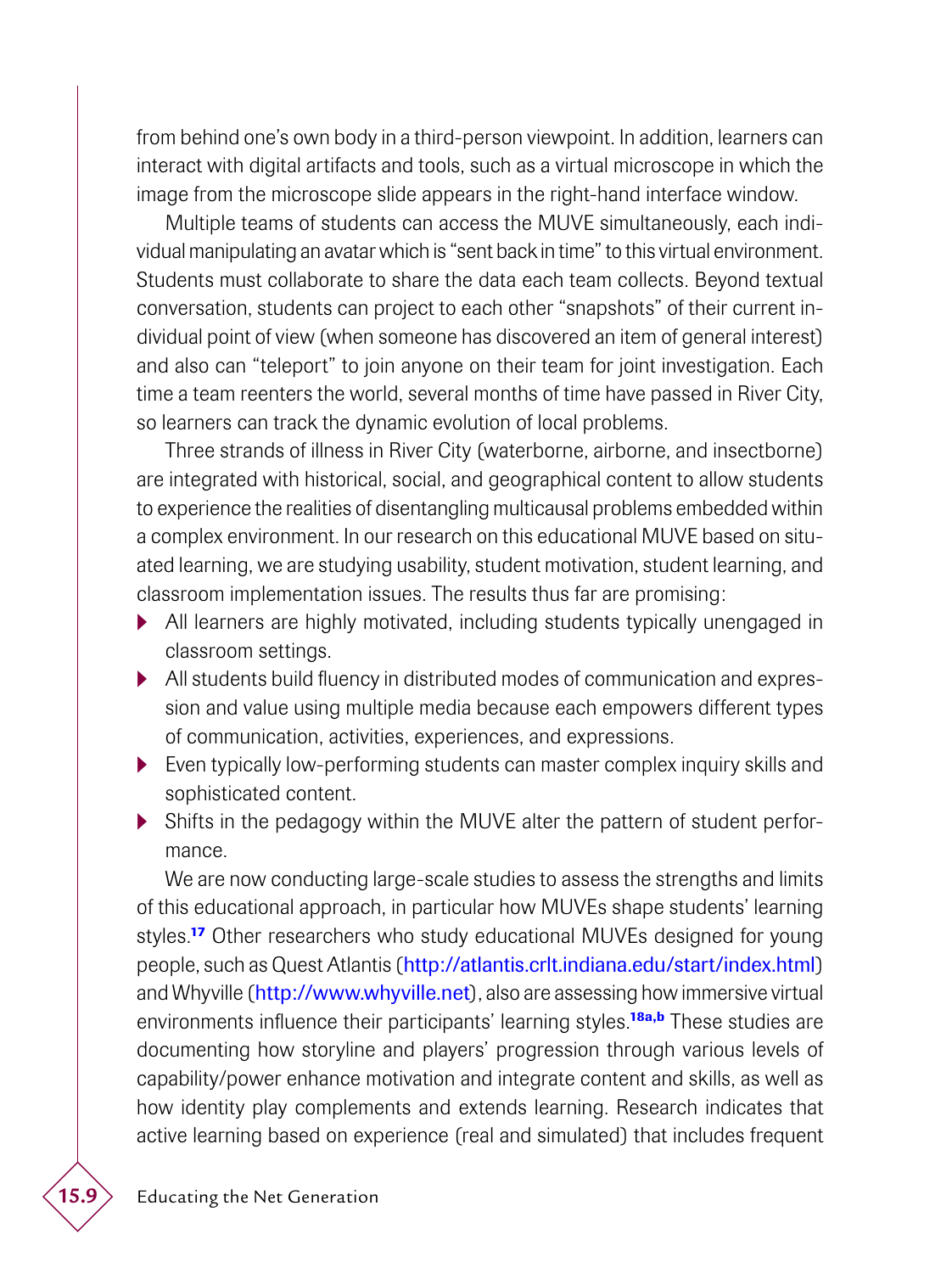<span id="page-12-0"></span>opportunities for reflection via bicentric frames of reference is both engaging and powerful for a broad spectrum of students.

## Immersion in Educational Augmented Realities

An emerging interface that complements the Alice-in-Wonderland immersion of MUVEs is augmented reality via ubiquitous computing, in which mobile wireless devices immerse participants in virtual resources as they move through the real world. As one example, Hsi and colleagues have developed a device called eXspot intended to support, record, and extend exhibit-based, informal science learning at the Exploratorium, an interactive hands-on museum of art, science, and per-ception located in San Francisco.<sup>[19](#page-23-2)</sup> eXspot participants visiting the Exploratorium carry a card with a radio frequency interference device (RFID) tag embedded. As various exhibits are viewed, these visitors can swipe the card on a RFID reader at the exhibit. At any time later, participants can view a museum-generated personal Web page listing the dates the museum was visited and specific exhibits swiped that day. Personal photos taken at the exhibits and online content about exhibits are also available. Research shows that many participants value this functionality and choose to access the Web page after leaving the museum.

As another illustration of ubiquitous computing for learning, Klopfer and colleagues are developing augmented reality (AR) handheld-computer simulations that embed students inside lifelike problem-solving situations to help them understand complex scientific and social dynamics (<http://education.mit.edu/ar>). Participants in these distributed simulations use location-aware handheld computers (with GPS technology), allowing users to physically move throughout a real-world location while collecting place-dependent simulated field data, interviewing virtual characters, and collaboratively investigating simulated scenarios.

For example, their Environmental Detectives AR simulation engages high school and university students in a real-world environmental consulting scenario not possible to implement in a classroom setting.<sup>[20](#page-23-3)</sup> Students role-play environmental scientists investigating a rash of health concerns on the MIT campus linked to the release of toxins in the water supply. Working in teams (see Figure 3), players attempt to identify the contaminant, chart its path through the environment, and devise possible plans for remediation. As participants physically move about campus, their handheld devices respond to their location (see Figure 4), allowing them to collect simulated field data from the water and soil, interview virtual characters, and perform desktop research using miniwebs of data. At the end



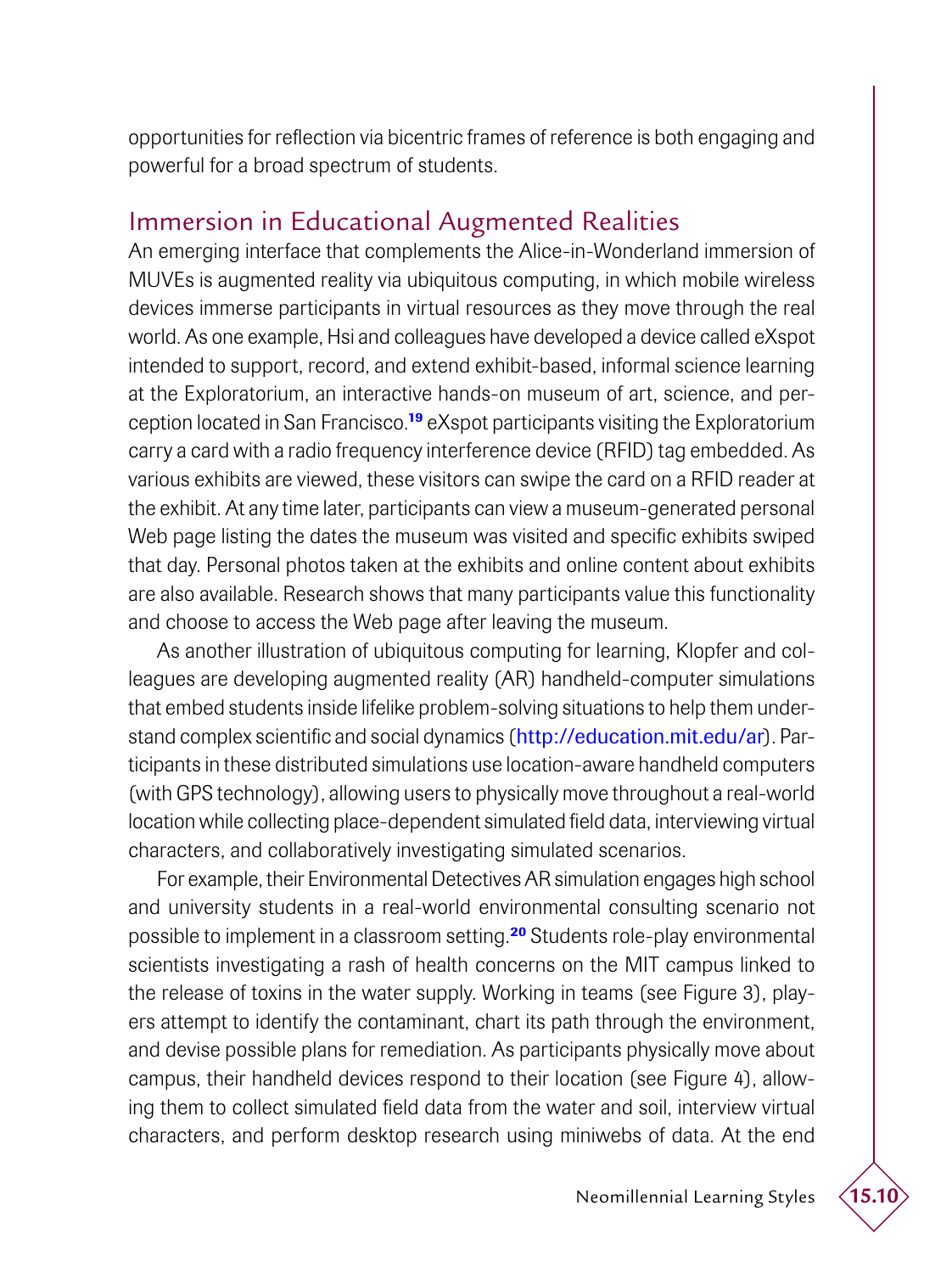#### <span id="page-13-0"></span>**Figure 3. Students in Augmented Reality**



Figure 4. Handheld Location on Campus



of the exercise, teams compile their data using peer-to-peer communication and synthesize their findings.

Initial research on Environmental Detectives and other AR-based educational simulations demonstrates that this type of immersive, situated learning can ef-fectively engage students in critical thinking about authentic scenarios.<sup>[21](#page-23-4)</sup> Students participating in these simulations indicated that they felt invested in the situations and were motivated to solve the problem. They moved nearly seamlessly between

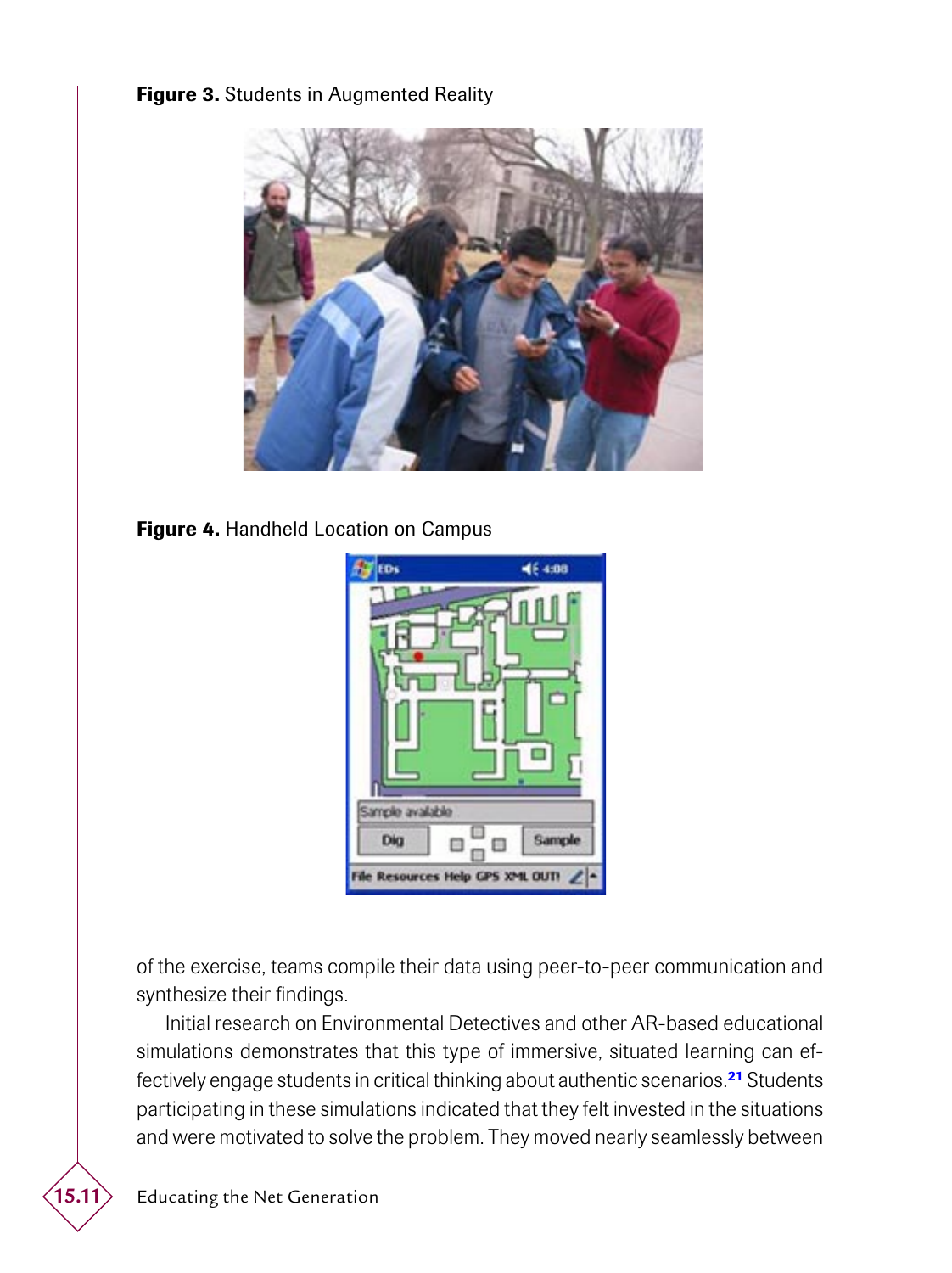<span id="page-14-0"></span>the real world and the information being presented to them on their handheld computers as they collected data from virtual scientific instruments and accounts from virtual experts and witnesses. Students were most effective in learning and problem-solving when they collectively sought, sieved, and synthesized experiences rather than individually locating and absorbing information from some single best source.

## How Emerging Media are Fostering Mediated Immersion Throughout Life

Quite apart from educational innovation based on emerging media, people's daily use of new devices is shifting their lifestyles toward frequent mediated immersion, which in turn is shaping their learning styles toward neomillennial characteristics. Prognosticators such as Howard Rheingold<sup>[22](#page-23-5)</sup> and William Mitchell<sup>[23](#page-23-6)</sup> speculated about the impacts on individuals and civilization as new digital media pervade every aspect of life. For example, Rheingold depicted a future based on distributed networks of information, communication, and activity—as contrasted to the historic pattern of lifestyles centered on face-to-face groups interacting with local resources. Members of the same physical group may have very different personal communities as their major sources of sociability, support, information, a sense of belonging, and social identity. He sees these distributed communities, created through mediated immersion, as far-flung, loosely bounded, sparsely knit, and fragmentary.

Rheingold's forecasts draw on lifestyles seen at present among young people who are high-end users of new media, as well as the visions of researchers and businesses developing products and services based on virtual environments and ubiquitous computing. In a world composed of these high-end users with access to these new products and services, the following types of experiences would pervade people's lifestyles:

- Mobile wireless devices (MWDs), such as gaming devices, cell phones, digital music players, and PDAs would access media that are virtually connected to locations (such as street signs linked to online maps), objects (such as books linked to online reviews), and services (such as restaurants linked to ratings by their customers).
- MWDs would access every type of data service anywhere (such as banking and stock market information, weather, tickets and reservations, and transport schedules).

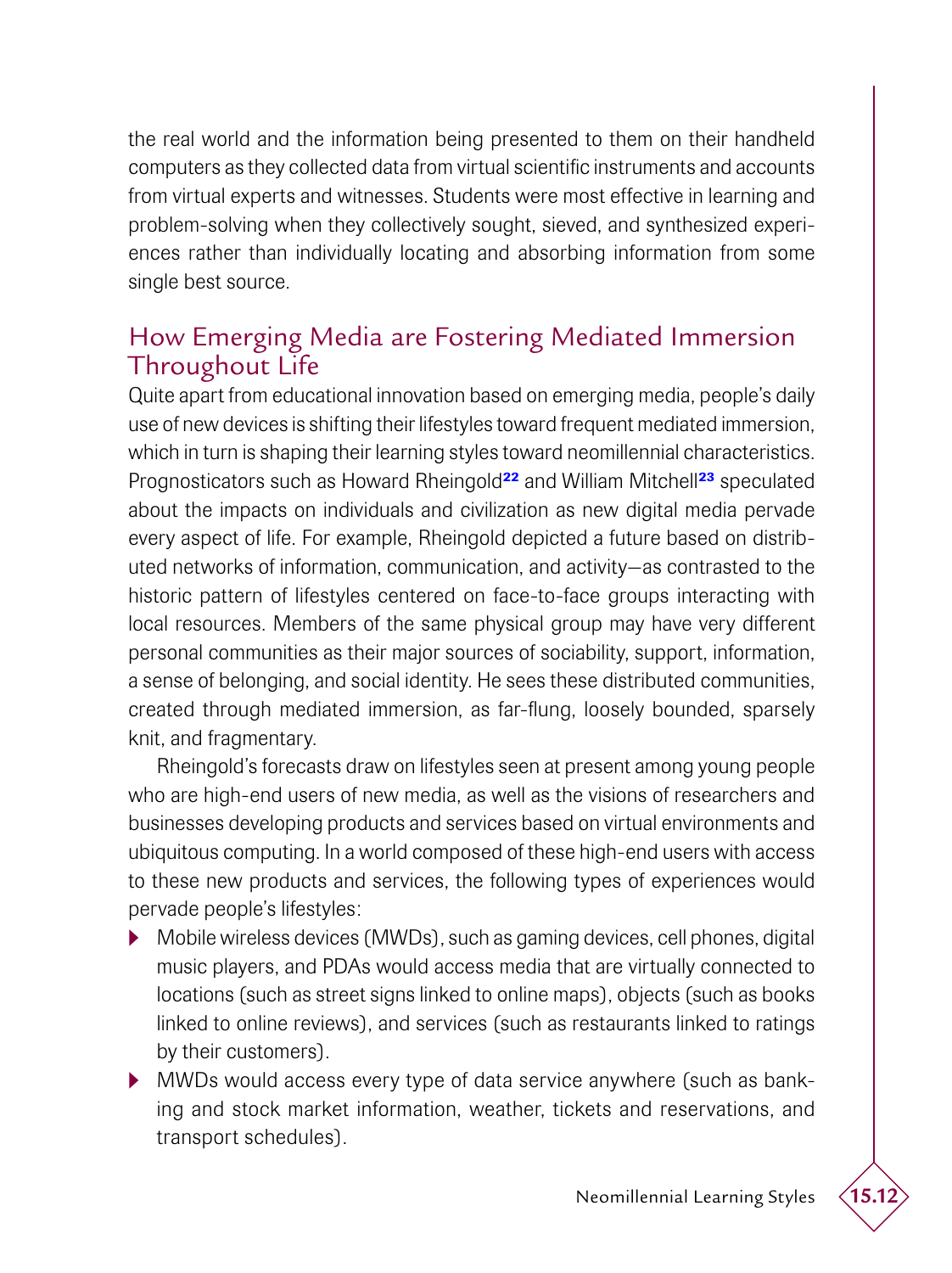- <span id="page-15-0"></span> MWDs would locate strangers nearby who have identified themselves as having common interests (such as people interested in dating and matched on desired attributes; friends of friends; fellow gamers; fans of a certain team, actor, or author).
- ▶ Rather than having core identities defined through a primarily local set of roles and relationships, people would express varied aspects of their multifaceted identities through alternate extended experiences in distributed virtual environments and augmented realities.

Rheingold painted a largely positive picture of this "social revolution" while articulating some concerns about privacy, quality of life, and loss of humanity.

The technology infrastructure necessary for these lifestyles is emerging. As Baker and Green<sup>[24](http://www.businessweek.com/magazine/content/04_25/b3888601.htm)</sup> noted, one-third of U.S. households now have broadband access to the Internet. In the past three years, 14 million U.S. families have linked their computers with wireless home networks. Some 55 percent of Americans now carry cell phones, and the first data services—radio, photos, and short video clips—are starting to take off.

Mitchell's forecasts<sup>[25](#page-23-7)</sup> are similar to Rheingold's in many respects. He too envisions largely tribal lifestyles distributed across dispersed, fragmented, fluctuating habitats: electronic nomads wandering among virtual campfires. People's senses and physical agency are extended outward and into the intangible, at considerable cost to individual privacy. Individual identity is continuously reformed via an ever-shifting series of networking with others and with tools. People express themselves through nonlinear, associational webs of representations rather than linear "stories" and co-design services rather than selecting a precustomized variant from a menu of possibilities.

Whether these forecasts of major shifts in society are accurate is uncertain. Probably, some people will choose the distributed immersive lifestyles Rheingold and Mitchell portray, while others will have less intensive interactions with new media that do not lead to dramatic changes in their activities or identity. More and more, though, people of all ages will have lifestyles involving frequent immersion in both virtual and augmented reality. How might distributed, immersive media be designed specifically for education, and what neomillennial learning styles might they induce?

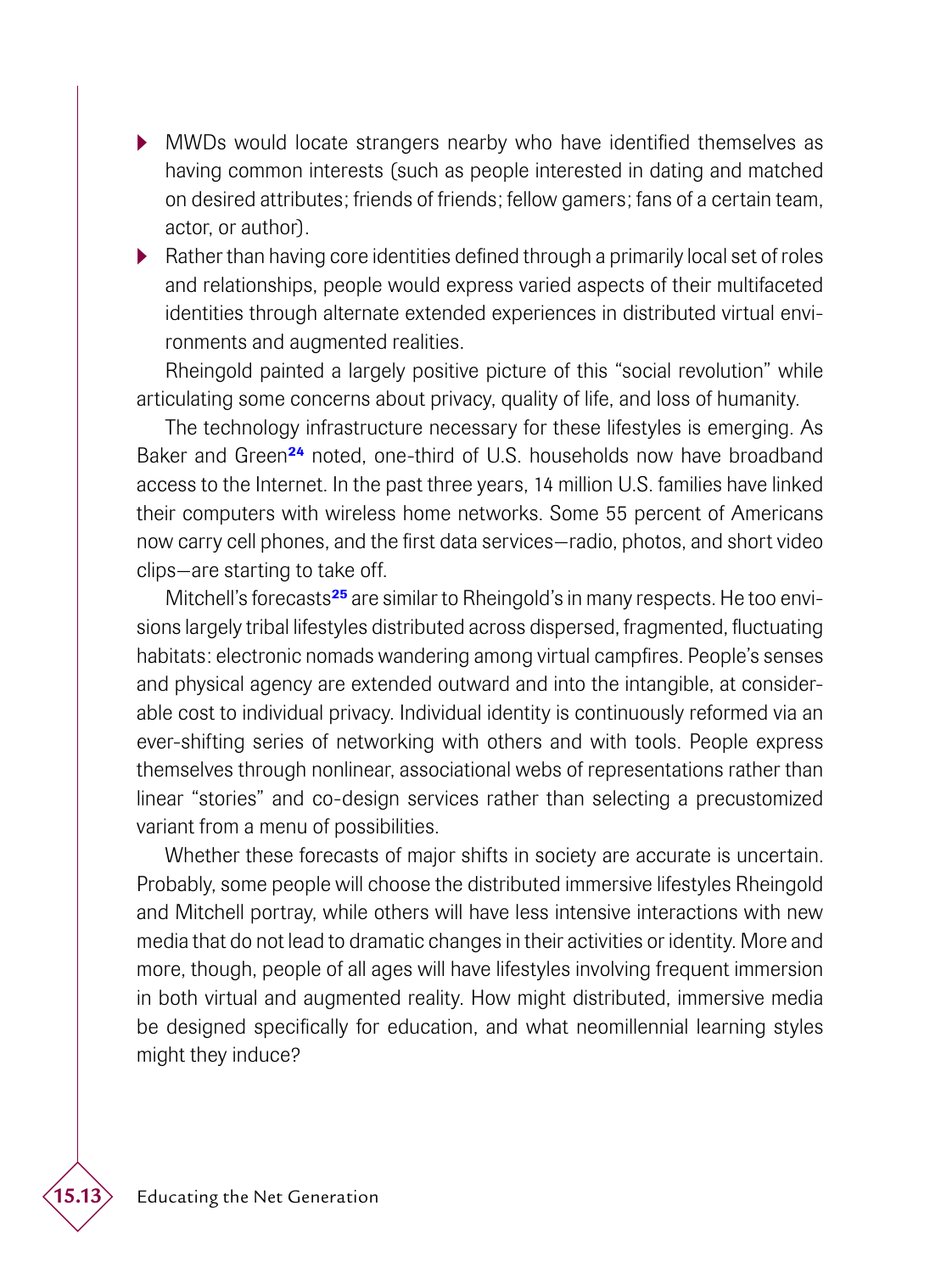## <span id="page-16-0"></span>Neomillennial Learning Styles Based on Mediated Immersion

Emerging devices, tools, media, and virtual environments offer opportunities for creating new types of learning communities for students and teachers. Bielaczyc and Collins indicated that:

The defining quality of a learning community is that there is a culture of learning, in which everyone is involved in a collective effort of understanding. There are four characteristics that such a culture must have: (1) diversity of expertise among its members, who are valued for their contributions and given support to develop, (2) a shared objective of continually advancing the collective knowledge and skills, (3) an emphasis on learning how to learn, and (4) mechanisms for sharing what is learned. If a learning community is presented with a problem, then the learning community can bring its collective knowledge to bear on the problem. It is not necessary that each member assimilate everything that the community knows, but each should know who within the community has relevant expertise to address any problem. This is a radical departure from the traditional view of schooling, with its emphasis on individual knowledge and performance, and the expectation that students will acquire the same body of knowledge at the same time [26](#page-23-8)

Mediated immersion creates distributed learning communities, which have different strengths and limits than location-bound learning communities confined to classroom settings and centered on the teacher and archival materials.<sup>[27](#page-23-9)</sup> In particular, distributed learning communities infuse education throughout students' lives, orchestrating the contributions of many knowledge sources embedded in real-world settings outside of schooling and fostering neomillennial learning styles.

The benefits of learning styles enhanced by mediated immersion in distributed learning communities are illustrated in Table 1.

Mediated immersion likely has other influences on learning style yet to be discovered, but these initial findings have a variety of implications for strategic planning and investment in higher education.

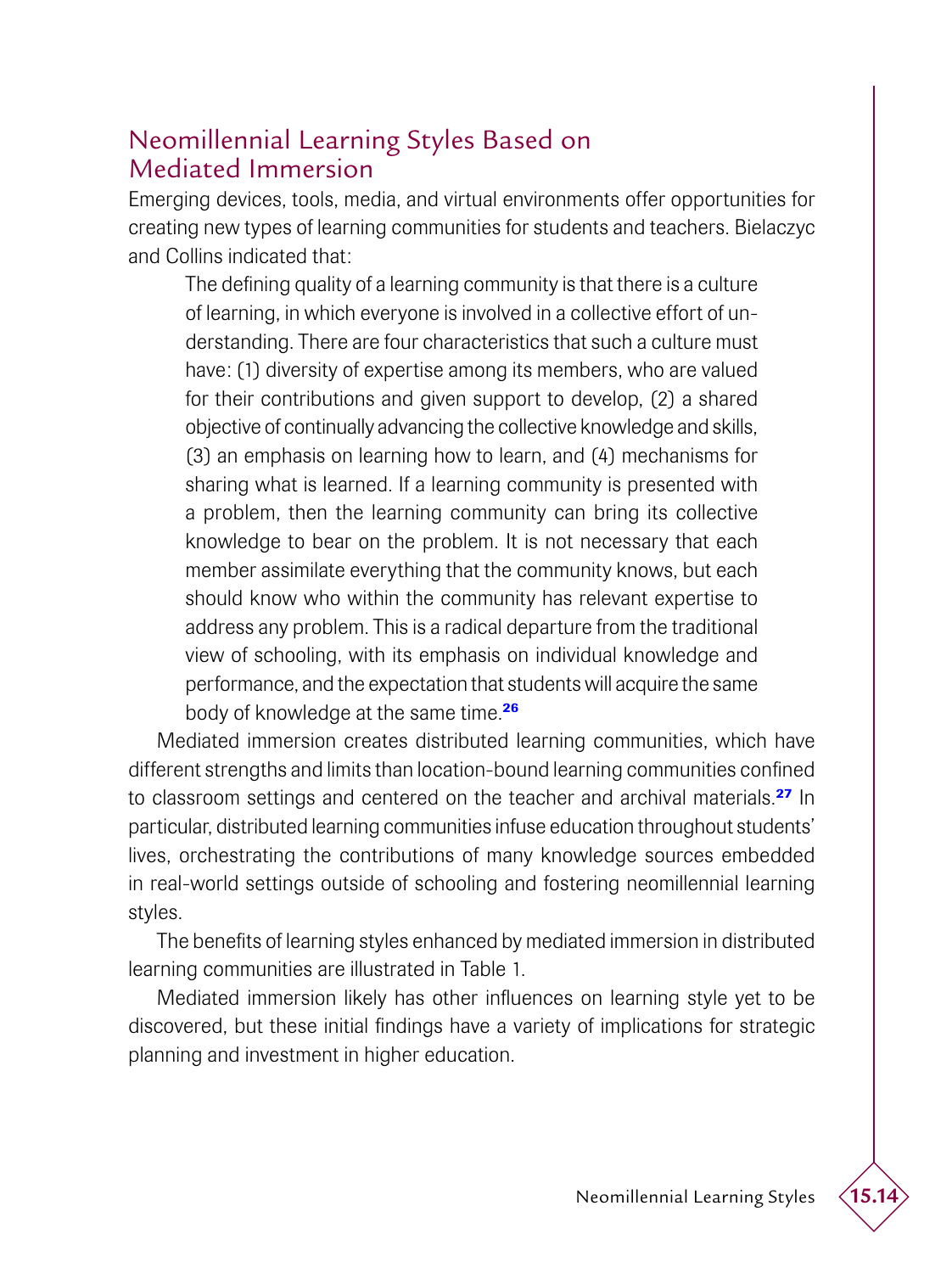| Table 1. Neomillenial Versus Millennial Learning Styles                                                                                                                                                                                                                                                                                                                                                 |                                                                                                            |  |  |
|---------------------------------------------------------------------------------------------------------------------------------------------------------------------------------------------------------------------------------------------------------------------------------------------------------------------------------------------------------------------------------------------------------|------------------------------------------------------------------------------------------------------------|--|--|
| <b>Neomillennial Learning</b>                                                                                                                                                                                                                                                                                                                                                                           | <b>Millennial Learning</b>                                                                                 |  |  |
| Fluency in multiple media, values each for the types of<br>communication, activities, experiences, and expressions it<br>empowers.                                                                                                                                                                                                                                                                      | Centers on working<br>within a single medium<br>best suited to an<br>individual's style and<br>preferences |  |  |
| Learning based on collectively seeking, sieving, and<br>synthesizing experiences rather than individually locating<br>and absorbing information from some single best source;<br>prefers communal learning in diverse, tacit, situated<br>experiences; values knowledge distributed across a<br>community and a context, as well as within an individual.                                               | Solo integration of<br>divergent, explicit<br>information sources                                          |  |  |
| Active learning based on experience (real and simulated)<br>that includes frequent opportunities for embedded<br>reflection (for example, infusing experiences in the Virtual<br>University simulation <http: www.virtual-u.org=""></http:><br>in a course on university leadership); values bicentric,<br>immersive frames of reference that infuse guidance and<br>reflection into learning-by-doing. | Learning experiences<br>that separate action and<br>experience into different<br>phases                    |  |  |
| Expression through nonlinear, associational webs of<br>representations rather than linear stories (for example,<br>authoring a simulation and a Web page to express<br>understanding rather than writing a paper); uses<br>representations involving richly associated, situated<br>simulations.                                                                                                        | Uses branching, but<br>largely hierarchical,<br>multimedia                                                 |  |  |
| Co-design of learning experiences personalized to<br>individual needs and preferences.                                                                                                                                                                                                                                                                                                                  | Emphasizes selecting a<br>precustomized variant<br>from a range of services<br>offered                     |  |  |

## Implications for Higher Education's Strategic Investments

Table 2 presents speculations about how the emergence of neomillennial learning styles may influence higher education. Emphasis is placed on implications for strategic investments in physical plant, technology infrastructure, and professional development.

These ideas are admittedly speculative rather than based on detailed evidence and are presented to stimulate reaction and dialogue about these trends.

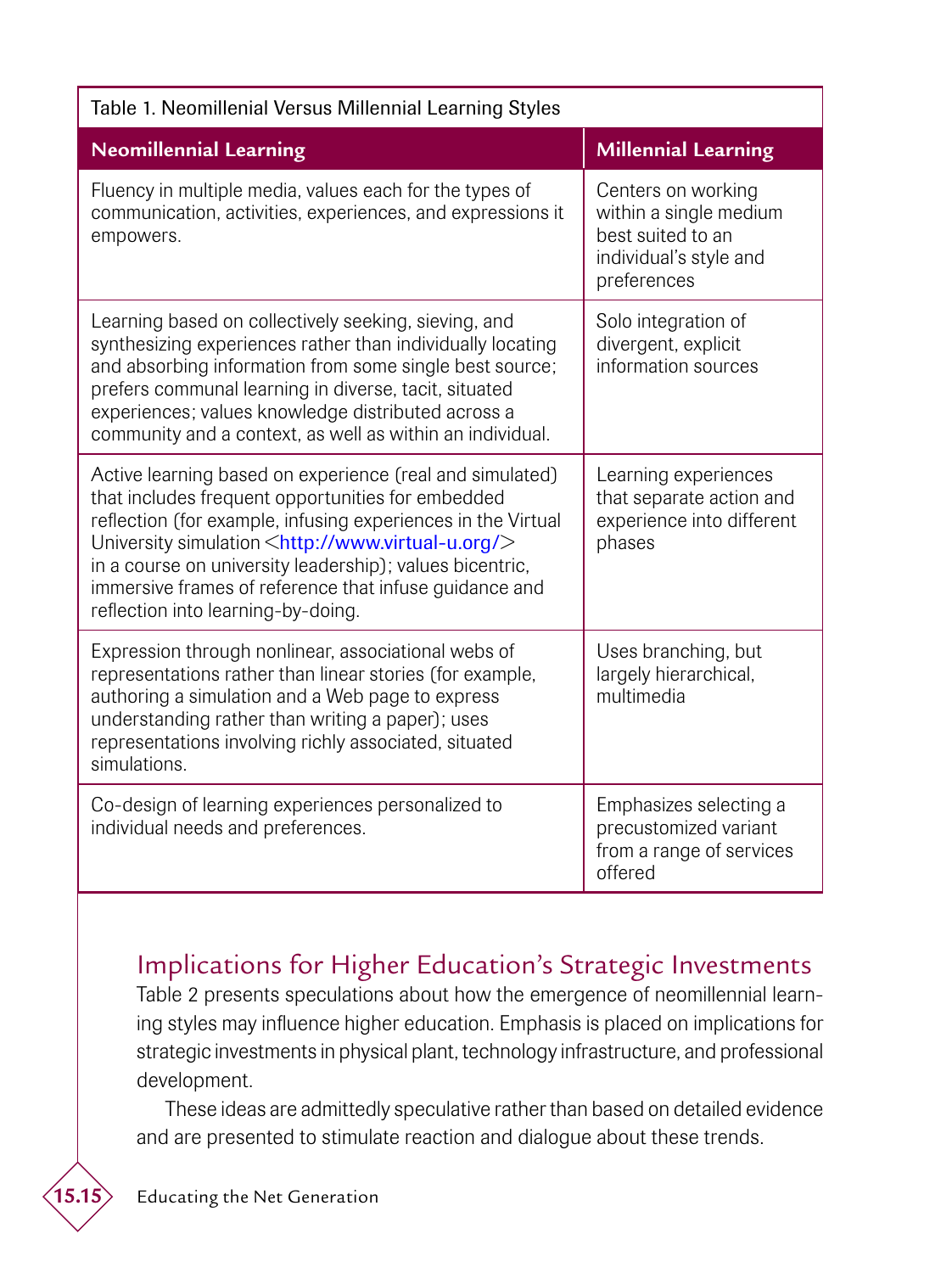If we accept much of the analysis above, four implications for investments in physical and technological infrastructure are apparent:

- **Wireless everywhere**—provide total coverage of the campus; subsidize uniform mobile wireless devices offering convergence of media (phone, PDA, gaming, Internet)
- **Multipurpose habitats**—creating layered/blended/personalizable places rather than specialized locations (such as computer labs)
- Augmented reality—experiment with smart objects and intelligent contexts (via GPS and RFID tags and transceivers)
- **Mirroring"**—experiment with virtual environments that replicate physical settings but offer "magical" capabilities for immersive experience

This is not to imply that campuses should immediately undertake massive shifts toward these four themes, but rather that students of all ages with increasingly neomillennial learning styles will be drawn to colleges and universities that have these capabilities.

Four implications for investments in professional development also are apparent. Faculty will increasingly need capabilities in:

- ▶ Co-design-developing learning experiences students can personalize
- ▶ Co-instruction—using knowledge sharing among students as a major source of content and pedagogy
- Guided social constructivist and situated learning pedagogies—infusing case-based participatory simulations into presentational/assimilative instruction
- Assessment beyond tests and papers—evaluating collaborative, nonlinear, associational webs of representations; using peer-developed and peer-rated forms of assessment; employing student assessments to provide formative feedback on faculty effectiveness

Some of these shifts are controversial for many faculty; all involve "unlearning" almost unconscious beliefs, assumptions, and values about the nature of teaching, learning, and the academy. Professional development that requires unlearning necessitates high levels of emotional/social support in addition to mastering the intellectual/technical dimensions involved. The ideal form for this type of professional development is distributed learning communities so that the learning process is consistent with the knowledge and culture to be acquired. In other words, faculty must themselves experience mediated immersion and develop neomillennial learning styles to continue teaching effectively as the nature of students alters.

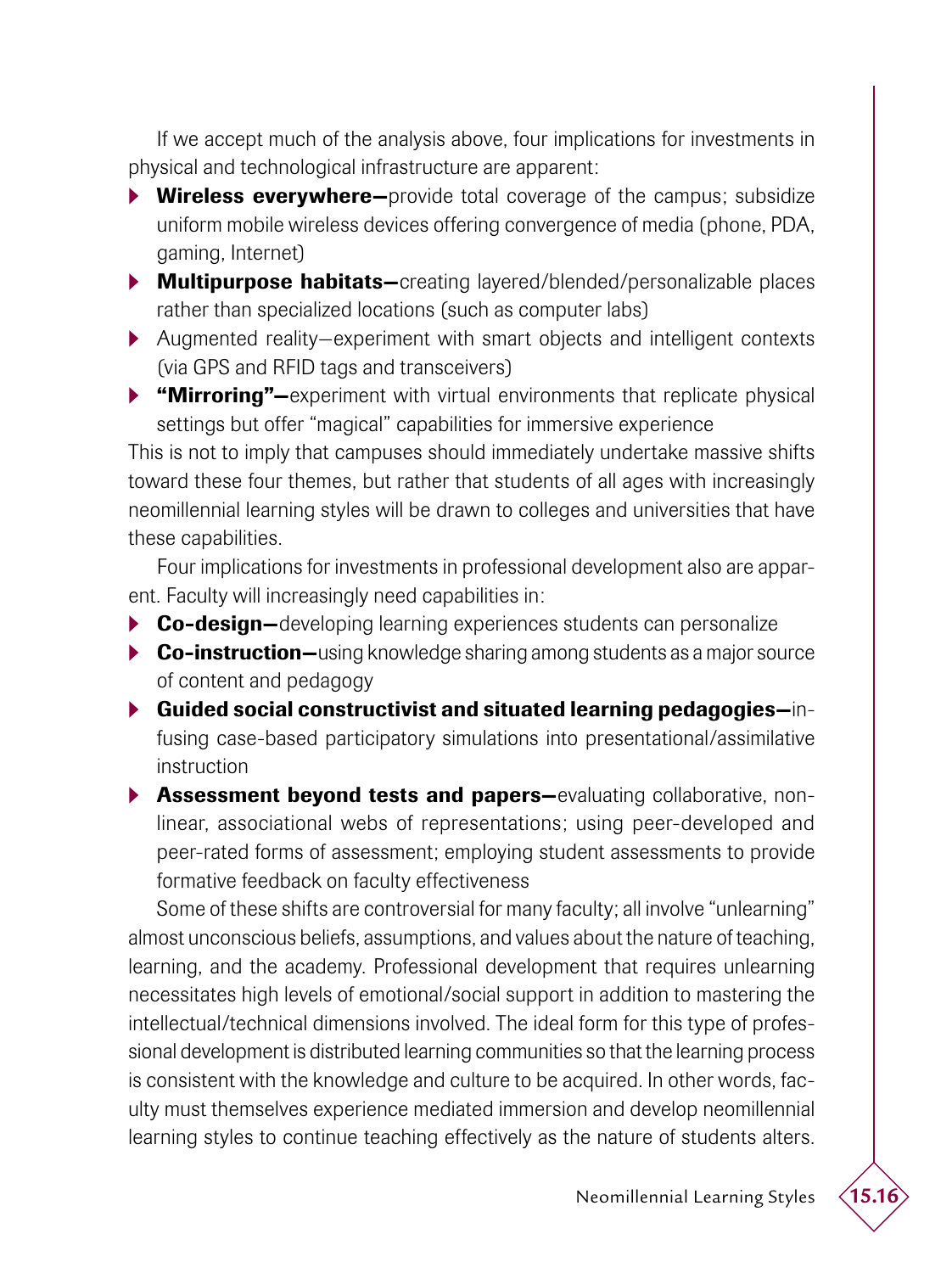<span id="page-19-0"></span>

| Table 2. Speculations About Higher Education Now and in the Future |                                                                                                                                                                                                                                                                             |                                                                                                                                                                                                                                                                                                                                                                                                                                                                                                                                                                                                      |  |
|--------------------------------------------------------------------|-----------------------------------------------------------------------------------------------------------------------------------------------------------------------------------------------------------------------------------------------------------------------------|------------------------------------------------------------------------------------------------------------------------------------------------------------------------------------------------------------------------------------------------------------------------------------------------------------------------------------------------------------------------------------------------------------------------------------------------------------------------------------------------------------------------------------------------------------------------------------------------------|--|
| <b>Dimension</b>                                                   | <b>Now</b>                                                                                                                                                                                                                                                                  | <b>Future</b>                                                                                                                                                                                                                                                                                                                                                                                                                                                                                                                                                                                        |  |
| Location<br>and physical<br>infrastructure                         | Locations and physical<br>infrastructures configured<br>to accomplish specialized<br>forms of activity (such as<br>dorm room or apartment,<br>classrooms, student cen-<br>ter, library, computer lab)<br>Direct physical manipula-<br>tion of equipment in sci-<br>ence lab | Wearable devices and universal wireless<br>coverage mean access, information, com-<br>putational power no longer tied to physical<br>space (such as a computer lab)<br>Most activities distributed across space<br>and time, so tailoring space to particular<br>purposes (such as library reading rooms)<br>often no longer necessary<br>Notion of place is layered/blended/mul-<br>tiple; mobility and nomadicity prevalent<br>among dispersed, fragmented, fluctuating<br>habitats (for example, coffeehouses near<br>campus)<br>Virtual simulations complement equip-<br>ment-based science labs |  |
| Smart objects<br>and intelligent<br>contexts                       | Inert objects and contexts<br>with information available<br>only via signage<br>Physical presence on cam-<br>pus only way of "being<br>there"                                                                                                                               | Information virtually connected to locations<br>(such as campus buildings linked to online<br>maps) and objects (such as textbooks<br>linked to course ratings by students)<br>"Mirroring": Immersive virtual environ-<br>ments provide replicas of distant physical<br>settings                                                                                                                                                                                                                                                                                                                     |  |
| Social group                                                       | Roommates, members of<br>dorm or apartment, class-<br>mates                                                                                                                                                                                                                 | Far-flung, loosely bounded, sparsely knit,<br>and fragmentary communities (indepen-<br>dent of cohabitation, common course<br>schedules, or enrollment at a particular<br>campus)                                                                                                                                                                                                                                                                                                                                                                                                                    |  |
| Collaboration                                                      | Collaboration dependent<br>on shared physical pres-<br>ence or cumbersome vir-<br>tual mechanisms                                                                                                                                                                           | Middleware, interoperability, open content,<br>and open source enable seamless informa-<br>tion sharing, collaborative virtual manipula-<br>tion of tools and media, shared authoring<br>and design, collective critiquing                                                                                                                                                                                                                                                                                                                                                                           |  |
| Personal<br>customization                                          | Little or none                                                                                                                                                                                                                                                              | "Napsterism": recombining others' designs<br>to personally tailored configurations <sup>28</sup>                                                                                                                                                                                                                                                                                                                                                                                                                                                                                                     |  |
|                                                                    |                                                                                                                                                                                                                                                                             | Customized services based on data mining<br>for patterns of personal characteristics<br>and behaviors                                                                                                                                                                                                                                                                                                                                                                                                                                                                                                |  |

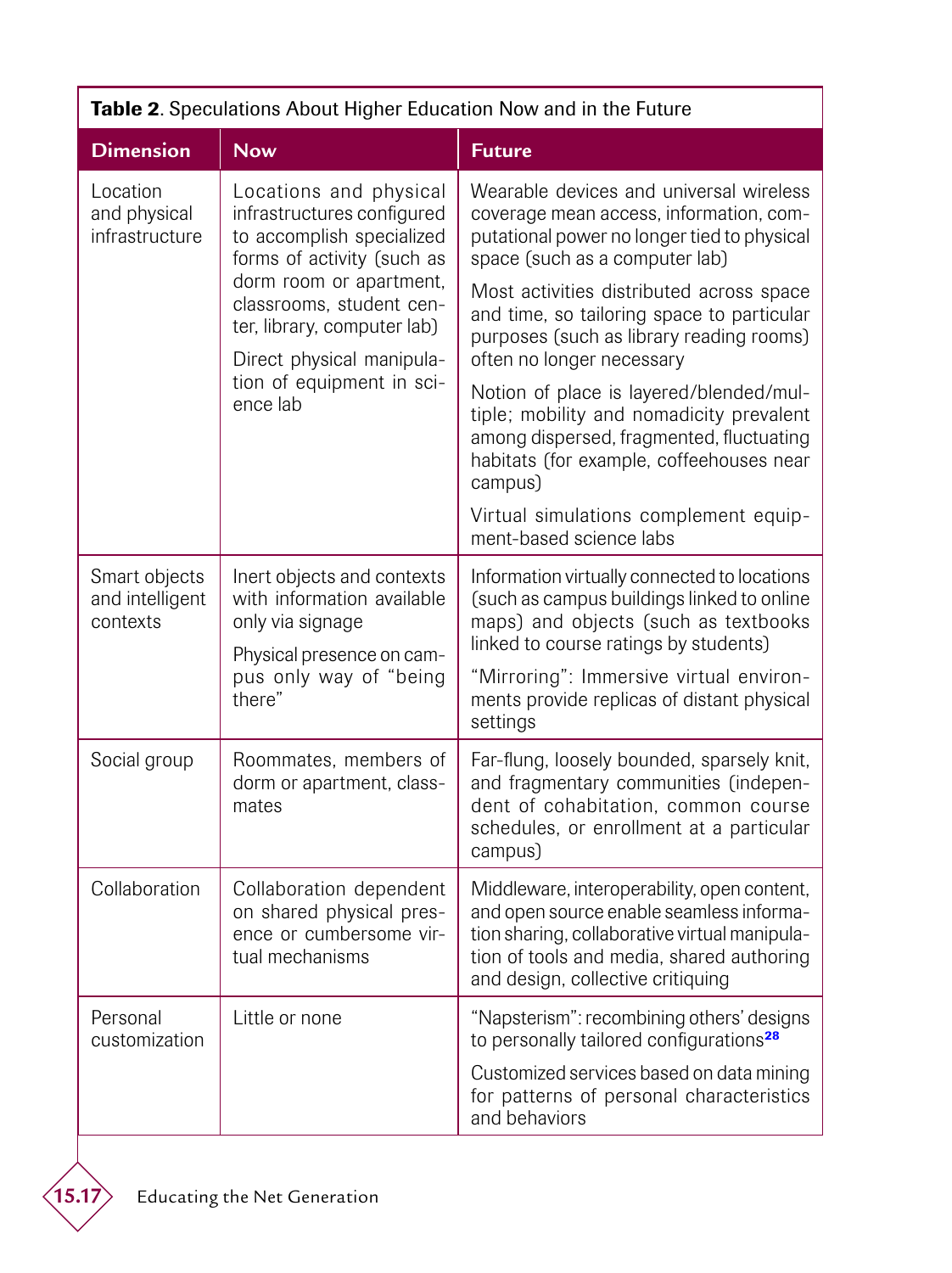| Cognition   | Finding information<br>Sequential assimilation of<br>linear information stream                                                                                                    | Seeking, sieving, synthesizing disparate<br>sources of data<br>Multitasking among disparate experiences<br>and information sources<br>Focus on associative interconnections<br>among chunks of information<br>Constant reflection on and sharing of<br>experience<br>Mind extended via distributed cognition,<br>sensation, memory                                                                                                                                                                                   |
|-------------|-----------------------------------------------------------------------------------------------------------------------------------------------------------------------------------|----------------------------------------------------------------------------------------------------------------------------------------------------------------------------------------------------------------------------------------------------------------------------------------------------------------------------------------------------------------------------------------------------------------------------------------------------------------------------------------------------------------------|
| Identity    | Identity expressed in the<br>context of face-to-face<br>groups interacting with<br>local resources                                                                                | Virtual identity unfettered by physical at-<br>tributes such as gender, race, disabilities<br>Self continuously reformed via an ever-<br>shifting series of distributed networking<br>with others and with tools<br>Self as an electronic nomad wandering<br>among virtual campfires, no longer needing<br>a local physical infrastructure to articulate<br>identity                                                                                                                                                 |
| Instruction | Instructor designs and<br>delivers one-size-fits-all<br>content, pedagogy, and<br>assessment<br>Students are passive re-<br>cipients                                              | Learners influence design of content,<br>pedagogy, and assessment based on<br>individual preferences and needs<br>Knowledge sharing among students as a<br>major source of content<br>Guided social constructivism and situated<br>learning as major forms of pedagogy<br>Case-based participatory simulations<br>complement presentational/assimilative<br>instruction                                                                                                                                              |
| Assessment  | Student products gener-<br>ally tests or papers<br>Grading centers on indi-<br>vidual performance<br>Students provide summa-<br>tive feedback on instruc-<br>tional effectiveness | Student products often involve nonlinear,<br>associational webs of representations<br>(for example, authoring a simulation and a<br>Web page to express understanding of an<br>internship rather than authoring a paper<br>that synthesizes expert opinions)<br>Peer-developed and peer-rated forms of<br>assessment complement faculty grading,<br>which is often based on individual accom-<br>plishment in a team performance context<br>Assessments provide formative feedback<br>on instructional effectiveness |

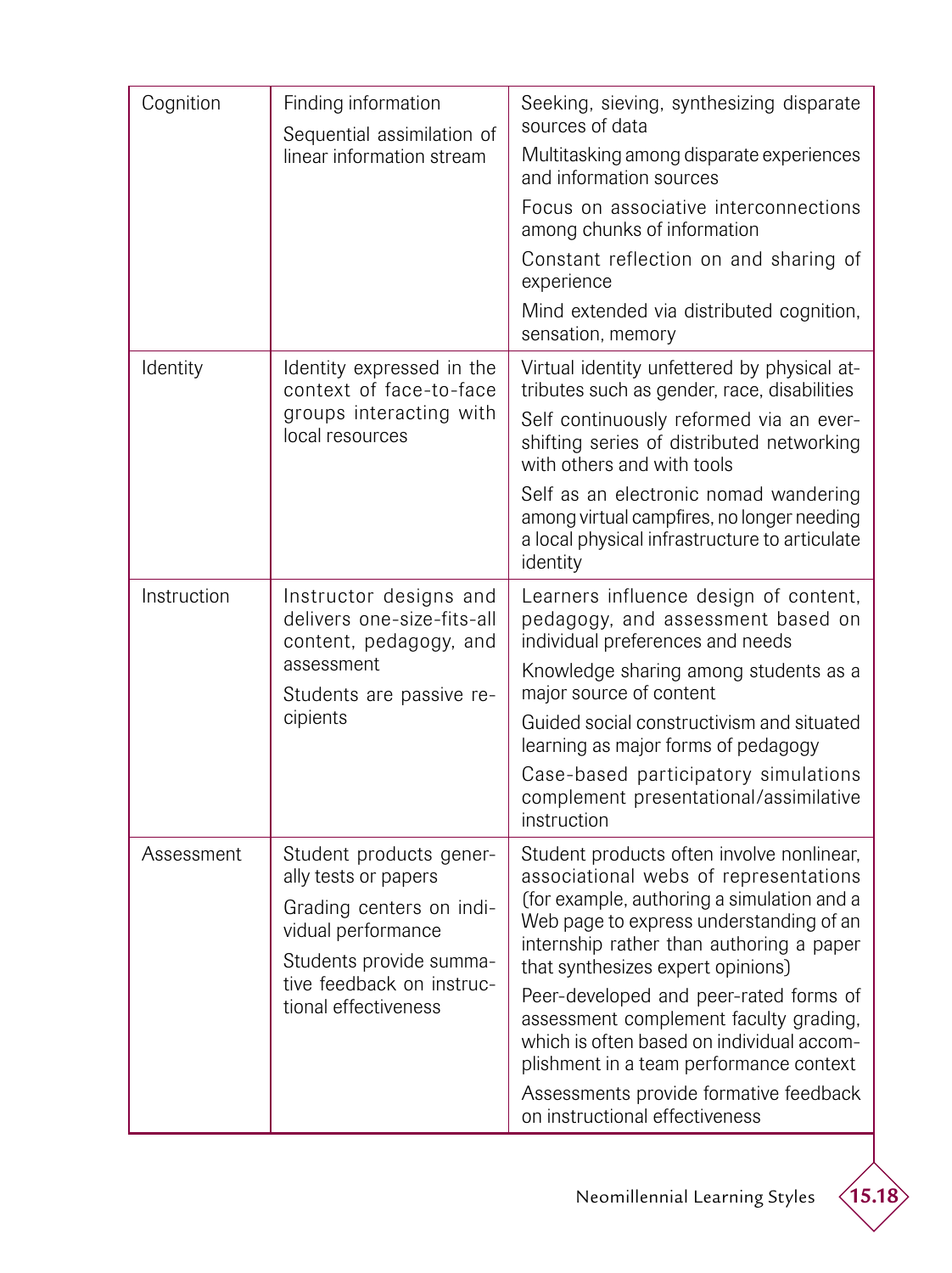## <span id="page-21-0"></span>**Conclusion**

While generational descriptions can be useful, they also oversimplify. Differences among individuals are greater than dissimilarities between groups, so students in any age cohort will present a mixture of neomillennial, millennial, and traditional learning styles. Predictions of the future also carry risk. The technologies discussed are emerging rather than mature, so their final form and influences on users are not fully understood. A substantial number of faculty and administrators will likely dismiss and resist some of the ideas and recommendations presented here.

However, widespread discussion among members of the academy about the trends delineated above is important, regardless of whether at the end of that dialogue those involved agree with these speculative conclusions. Further, to the extent that some of these ideas about neomillennial learning styles are accurate, campuses that make strategic investments in physical plant, technical infrastructure, and professional development along the dimensions suggested will gain a considerable competitive advantage in both recruiting top students and teaching them effectively.

## **Endnotes**

- <span id="page-21-1"></span>[1.](#page-3-0) Chris Dede, Pam Whitehouse, and Tara Brown-L'Bahy, "Designing and Studying Learning Experiences that Use Multiple Interactive Media to Bridge Distance and Time," in *Current Perspectives on Applied Information Technologies: Distance Education and Distributed Learning,* Charlambos Vrasidas and Gene V. Glass, eds. (Greenwich, Conn.: Information Age Press, 2002), pp. 1–30.
- [2.](#page-3-0) Chris Dede, "Vignettes About the Future of Learning Technologies," *Visions 2020: Transforming Education and Training Through Advanced Technologies* (Washington, D.C.: U.S. Department of Commerce, 2002), pp. 18–25, <[http://www.technology.](http://www.technology.gov/reports/TechPolicy/2020Visions.pdf) [gov/reports/TechPolicy/2020Visions.pdf](http://www.technology.gov/reports/TechPolicy/2020Visions.pdf)>.
- [3.](#page-4-0) Carrie Heeter, "Being There: The Subjective Experience of Presence," *Presence: Teleoperators and Virtual Environments,* vol. 1, no. 2 (Spring 1992), pp. 262–271; Bob G. Witmer and Michael J. Singer, "Measuring Presence in Virtual Environments: A Presence Questionnaire," *Presence: Teleoperators and Virtual Environments,* vol. 7, no. 3 (June 1998), pp. 225–240, <[http://mitpress.mit.edu/journals/PRES/ps00734.pdf](http://mitpress.mit.edu/journals/PRES/ps00734.pd)>.
- <span id="page-21-2"></span>[4.](#page-4-0) Chris Dede, Marilyn Salzman, R. Bowen Loftin, and Katy Ash, "The Design of Immersive Virtual Environments: Fostering Deep Understandings of Complex Scientific Knowledge," in *Innovations in Science and Mathematics Education: Advanced Designs for Technologies of Learning,* Michael J. Jacobson and Robert B. Kozma, eds. (Hillsdale, N.J.: Lawrence Erlbaum Associates, 2000), pp. 361–413.

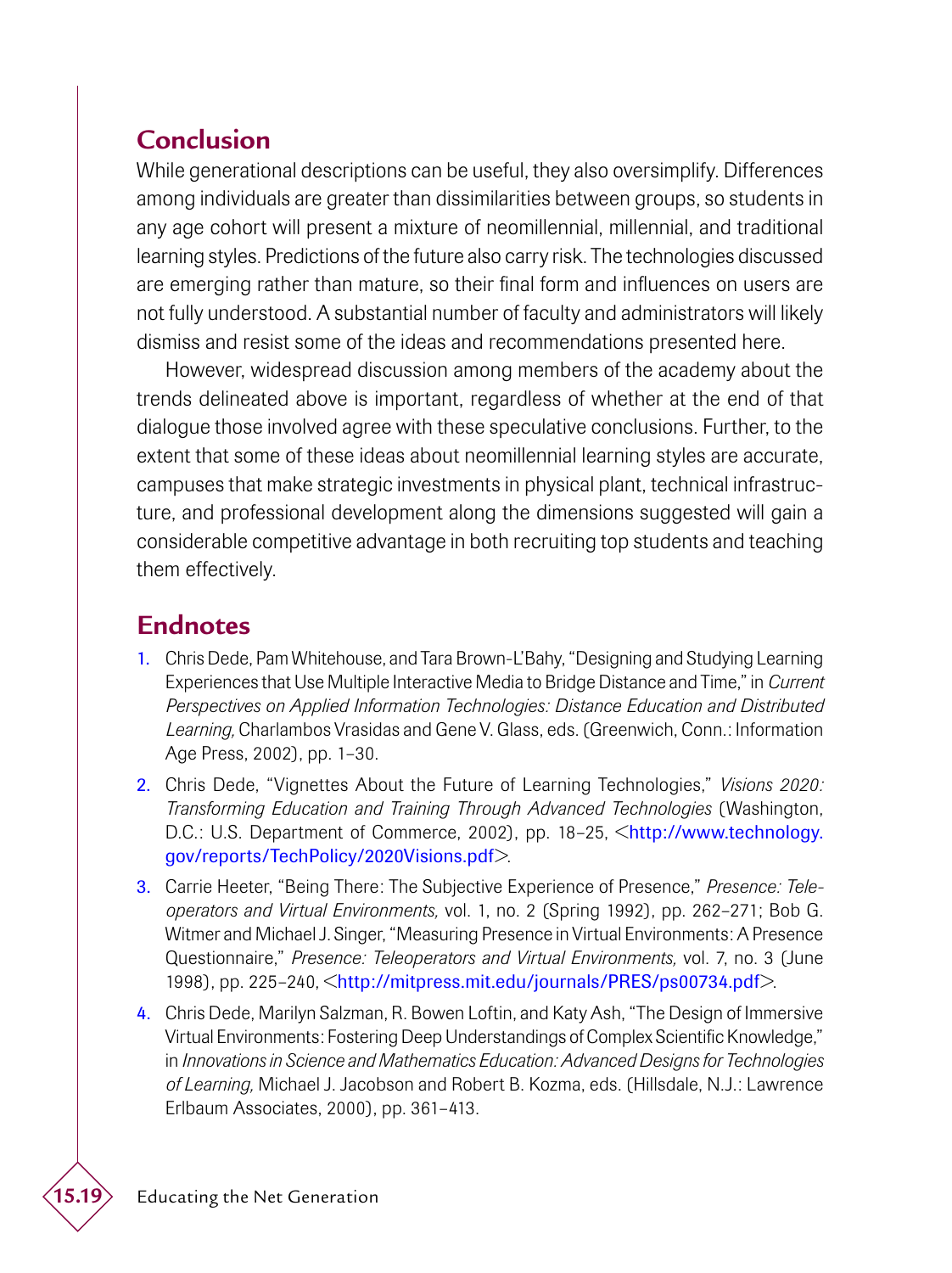- <span id="page-22-0"></span>[5.](#page-6-0) Marilyn Salzman, "VR's Frames of Reference: A Visualization Technique for Mastering Abstract Information Spaces," unpublished doctoral dissertation (Fairfax, Va.: George Mason University, 2000).
- [6.](#page-6-0) Marilyn Salzman, Chris Dede, and R. Bowen Loftin, "VR's Frames of Reference: A Visualization Technique for Mastering Multidimensional Information," *Proceedings of the SIGCHI Conference on Human Factors in Computing Systems: The CHI Is the Limit* (New York: ACM Press, 1999), pp. 489–495, <[http://portal.acm.org/](http://portal.acm.org/toc.cfm?id=302979&type=proceeding) [toc.cfm?id=302979&type=proceeding](http://portal.acm.org/toc.cfm?id=302979&type=proceeding)>.
- [7.](#page-6-0) National Research Council, *How People Learn: Brain, Mind, Experience, and School: Expanded Edition,* John D. Bransford, Ann L. Brown, and Rodney R. Cocking, eds. (Washington, D.C.: National Academies Press, 2000), <[http://www.nap.edu/](http://www.nap.edu/catalog/9853.html) [catalog/9853.html](http://www.nap.edu/catalog/9853.html)>.
- [8.](#page-6-0) Chris Dede, Brian Nelson, Diane Jass Ketelhut, Jody Clarke, and Cassie Bowman, "Design-Based Research Strategies for Studying Situated Learning in a Multiuser Virtual Environment," in *Embracing Diversity in the Learning Sciences: Proceedings of the Sixth International Conference of the Learning Sciences,* Yasmin B. Kafai et al., eds. (Mahweh, N.J.: Lawrence Erlbaum Associates, 2004), pp. 158-165, <[http://](http://www.gseis.ucla.edu/~icls/ICLSshortproceed.pdf) [www.gseis.ucla.edu/~icls/ICLSshortproceed.pdf](http://www.gseis.ucla.edu/~icls/ICLSshortproceed.pdf)>.
- <span id="page-22-1"></span>[9.](#page-7-0) Chris Dede, "Enabling Distributed-Learning Communities via Emerging Technologies," *Proceedings of the 2004 Conference of the Society for Information Technology in Teacher Education (SITE)* (Charlottesville, Va.: American Association for Computers in Education, 2004), pp. 3–12.
- [10.](#page-7-0) Jose Mestre, *Transfer of Learning: Issues and a Research Agenda* (Washington, D.C.: National Science Foundation, 2002), <[http://www.nsf.gov/pubs/2003/nsf03212/](ttp://www.nsf.gov/pubs/2003/nsf03212/start.htm) [start.htm](ttp://www.nsf.gov/pubs/2003/nsf03212/start.htm)>.
- <span id="page-22-2"></span>[11.](#page-7-0) Chris Dede, Tara Brown-L'Bahy, Diane Jass Ketelhut, and Pam Whitehouse, "Distance Learning (Virtual Learning)," in *The Internet Encyclopedia,* Hossein Bidgoli, ed. (New York: John Wiley & Sons, 2004), pp. 549–560.
- <span id="page-22-3"></span>[12.](#page-7-0) Janet H. Murray, *Hamlet on the Holodeck* (Cambridge, Mass.: MIT Press, 1997).
- <span id="page-22-4"></span>[13.](#page-8-0) Sherry Turkle, *Life on the Screen: Identity in the Age of the Internet* (New York: Touchstone, 1995).
- [14.](#page-8-0) Constance A. Steinkuehler, "Learning in Massively Multiplayer Online Games," in *Embracing Diversity in the Learning Sciences: Proceedings of the Sixth International Conference of the Learning Sciences,* Yasmin B. Kafai et al., eds. (Mahweh, N.J.: Lawrence Erlbaum Associates, 2004), pp. 521–528, <[http://www.gseis.ucla.edu/~icls/](http://www.gseis.ucla.edu/~icls/ICLSshortproceed.pdf) [ICLSshortproceed.pdf](http://www.gseis.ucla.edu/~icls/ICLSshortproceed.pdf)>.
- [15.](#page-9-0) Rebecca Black, "Access and Affiliation: The Literacy and Composition Practices of English Language Learners in an Online Fanfiction Community," in process paper presented at the 2004 National Conference of the American Educational Research Association, San Diego (2004), <<http://labweb.education.wisc.edu/room130/PDFs/InRevision.pdf>>.

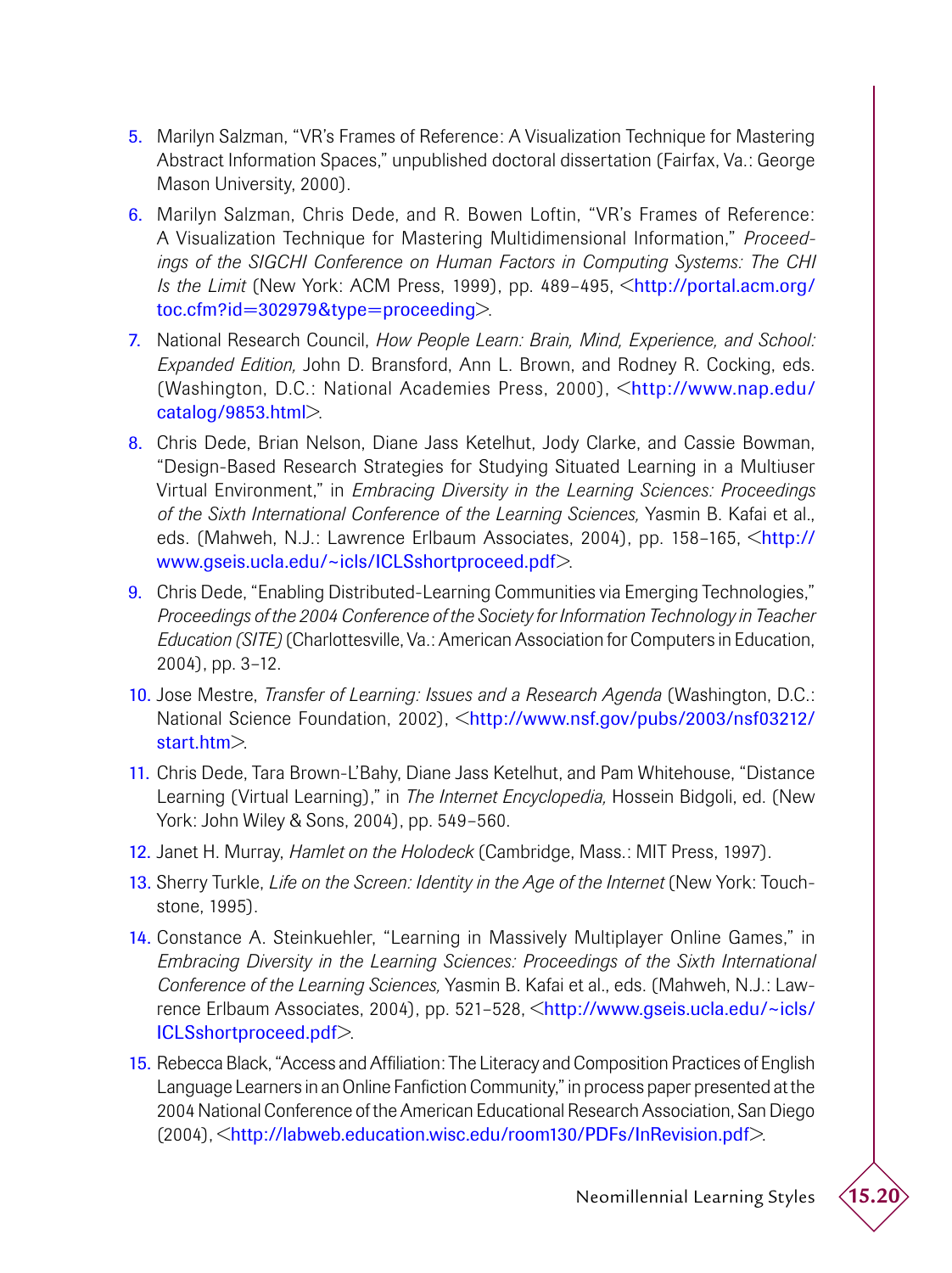- <span id="page-23-0"></span>[16.](#page-9-0) For more information on River City and the MUVEES Project, see <[http://](http://muve.gse.harvard.edu/muvees2003/index.html) [muve.gse.harvard.edu/muvees2003/index.html](http://muve.gse.harvard.edu/muvees2003/index.html)>.
- [17.](#page-11-0) Dede, Nelson, Ketelhut, Clarke, and Bowman, op. cit.
- <span id="page-23-1"></span>[18.](#page-11-0) (a) Sasha Barab et al., "Making Learning Fun: Quest Atlantis, a Game Without Guns," to appear in *Educational Technology Research and Development;* (b) Chris Dede and Marielle Palombo, "Virtual Worlds for Learning: Exploring the Future of the 'Alice in Wonderland' Interface," *Threshold* (Summer 2004), pp. 16–20.
- <span id="page-23-2"></span>[19.](#page-12-0) Sherry Hsi et al., "eXspot: A Wireless RFID Transceiver for Recording and Extending Museum Visits," proceedings of UbiComp 2004; to be published.
- <span id="page-23-3"></span>[20.](#page-12-0) Eric Klopfer and Kurt Squire, "Environmental Detectives: The Development of an Augmented Reality Platform for Environmental Simulations," in press, *Educational Technology Research and Development.*
- <span id="page-23-4"></span>[21.](#page-13-0) Eric Klopfer, Kurt Squire, and Henry Jenkins, "Augmented Reality Simulations on PDAs," paper presented at the national American Education Research Association (AERA) conference, Chicago, 2003.
- <span id="page-23-5"></span>[22.](#page-14-0) Howard Rheingold, *Smart Mobs: The Next Social Revolution* (Cambridge, Mass.: Perseus Publishing, 2002).
- <span id="page-23-6"></span>[23.](#page-14-0) William J. Mitchell, *Me ++: The Cyborg Self and the Networked City* (Cambridge, Mass.: MIT Press, 2003).
- [24.](#page-15-0) Stephen Baker and Heather Green, "Big Bang! Digital Convergence Is Finally Happening—and that Means New Opportunities for Upstarts and Challenges for Icons," *BusinessWeekOnline,* June 21, 2004, <[http://www.businessweek.com/magazine/](http://www.businessweek.com/magazine/content/04_25/b3888601.htm) [content/04\\_25/b3888601.htm](http://www.businessweek.com/magazine/content/04_25/b3888601.htm)>.
- <span id="page-23-7"></span>[25.](#page-15-0) Mitchell, op. cit.
- <span id="page-23-8"></span>[26.](#page-16-0) Katerine Bielaczyc and Allan Collins, "Learning Communities in Classrooms: A Reconceptualization of Educational Practice," in *Instructional Design Theories and Models: A New Paradigm of Instructional Theory,* Vol. II, Charles M. Reigeluth, ed. (Mahwah, N.J.: Lawrence Erlbaum Associates, 1999).
- <span id="page-23-9"></span>[27.](#page-16-0) Dede, 2004, op. cit.
- <span id="page-23-10"></span>[28.](#page-19-0) Mitchell, op. cit.

## **Further Reading**

- Helen Ashman, guest ed., "Special Issue on Hypermedia and the World Wide Web," The New Review of Hypermedia and Multimedia, vol. 8 (2002), <[http://www.comp.glam.](http://www.comp.glam.ac.uk/~NRHM/volume8/volume8.htm) [ac.uk/~NRHM/volume8/volume8.htm](http://www.comp.glam.ac.uk/~NRHM/volume8/volume8.htm)>.
- Edward Castronova, "Virtual Worlds: A First-Hand Account of Market and Society on the Cyberian Frontier," *CESifo Working Paper Series No. 618* (December 2001), <[http://](http://papers.ssrn.com/sol3/papers.cfm?abstract_id=294828) [papers.ssrn.com/sol3/papers.cfm?abstract\\_id=294828](http://papers.ssrn.com/sol3/papers.cfm?abstract_id=294828)>.